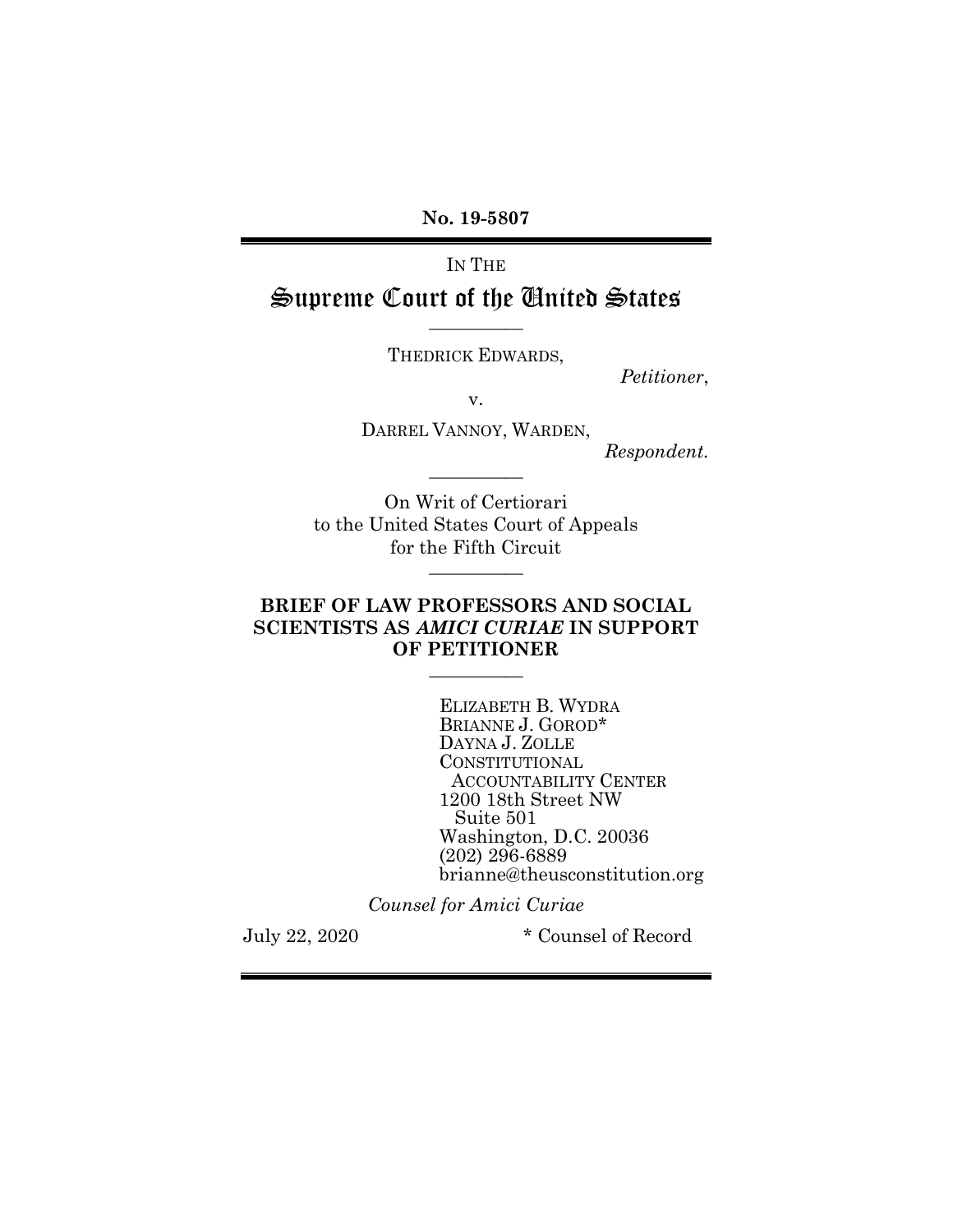# TABLE OF CONTENTS

|                                                                                                                                               | Page           |
|-----------------------------------------------------------------------------------------------------------------------------------------------|----------------|
|                                                                                                                                               | iii            |
|                                                                                                                                               | $\mathbf 1$    |
| INTRODUCTION AND SUMMARY OF                                                                                                                   | 1              |
|                                                                                                                                               | $\overline{4}$ |
| EMPIRICAL RESEARCH<br>I.<br>DEMONSTRATES THAT THE<br>RAMOS RULE IS NECESSARY TO<br>PREVENT AN IMPERMISSIBLY<br>LARGE RISK OF AN INACCURATE    | 4              |
| A. A Unanimity Requirement<br>Produces More Thorough<br>Deliberations and Yields More                                                         | 5              |
| <b>B.</b> A Unanimity Requirement<br><i>Increases Consideration of</i><br>Minority Viewpoints, Thereby<br><i>Increasing Verdict Accuracy </i> | 9              |
| C. A Unanimity Requirement<br>Leads to Greater Confidence in<br><i>the Accuracy of Verdicts</i>                                               | 13             |
| II.<br>THE RAMOS RULE ALTERED THIS<br>COURT'S UNDERSTANDING OF<br>THE BEDROCK ELEMENTS<br><b>ESSENTIAL TO THE FAIRNESS OF</b>                 | 13             |
| A. The Framers Understood That a<br>Unanimous Jury Requirement<br>Was an Essential Component of                                               | 14             |
|                                                                                                                                               |                |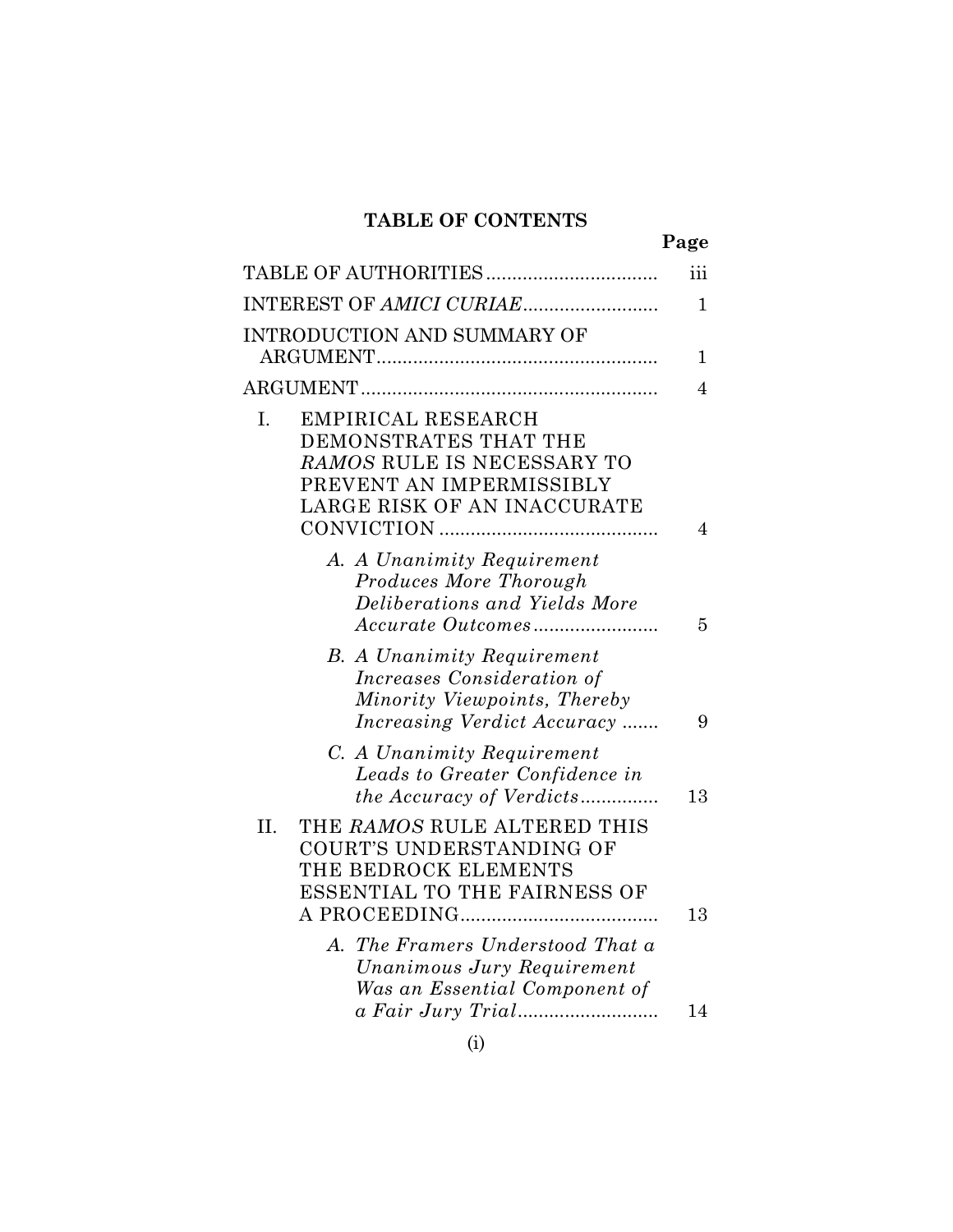# TABLE OF CONTENTS – cont'd

# Page

| <b>B.</b> This Court's Decision in Ramos |                 |
|------------------------------------------|-----------------|
| Altered Its Understanding of the         |                 |
| Bedrock Right to Unanimity               | 18              |
|                                          | 20              |
|                                          | $1\,\mathrm{A}$ |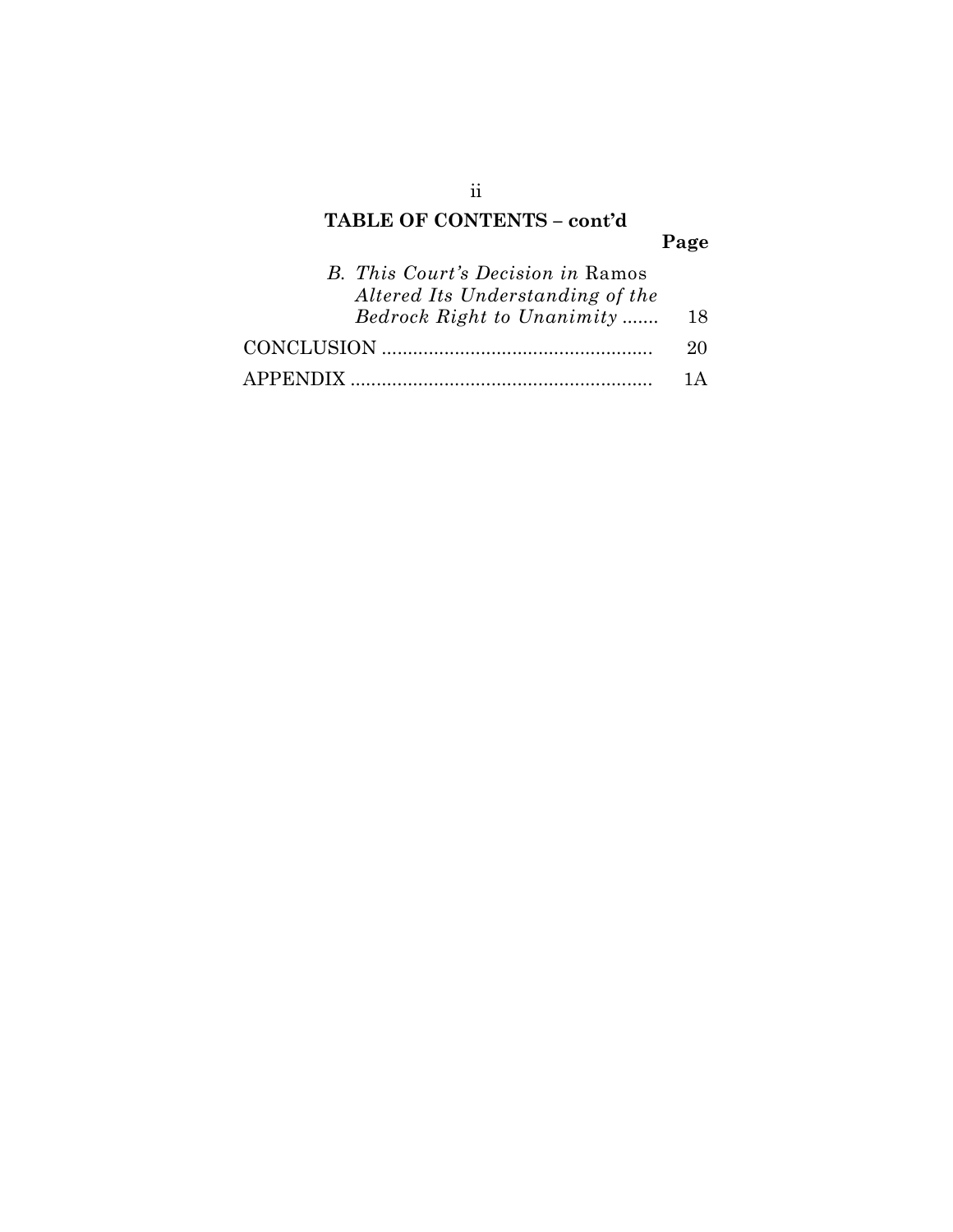# TABLE OF AUTHORITIES

iii

Page(s)

## Cases

| Apodaca v. Oregon,                                   | 3, 18  |
|------------------------------------------------------|--------|
| Ballew v. Georgia,                                   | 9      |
| Duncan v. Louisiana,                                 |        |
| Gideon v. Wainwright,                                | 14     |
| J.E.B. v. Ala. ex rel. T.B.,                         | 10     |
| Johnson v. Louisiana,                                | 18     |
| Malloy v. Hogan,                                     | 19     |
| McDonald v. City of Chicago,                         | 18, 19 |
| Miller-El v. Dretke,                                 | 10     |
| Patton v. United States,                             | 18     |
| Peña-Rodriguez v. Colorado,<br>137 S. Ct. 855 (2017) | 11     |
| Ramos v. Louisiana,                                  | passim |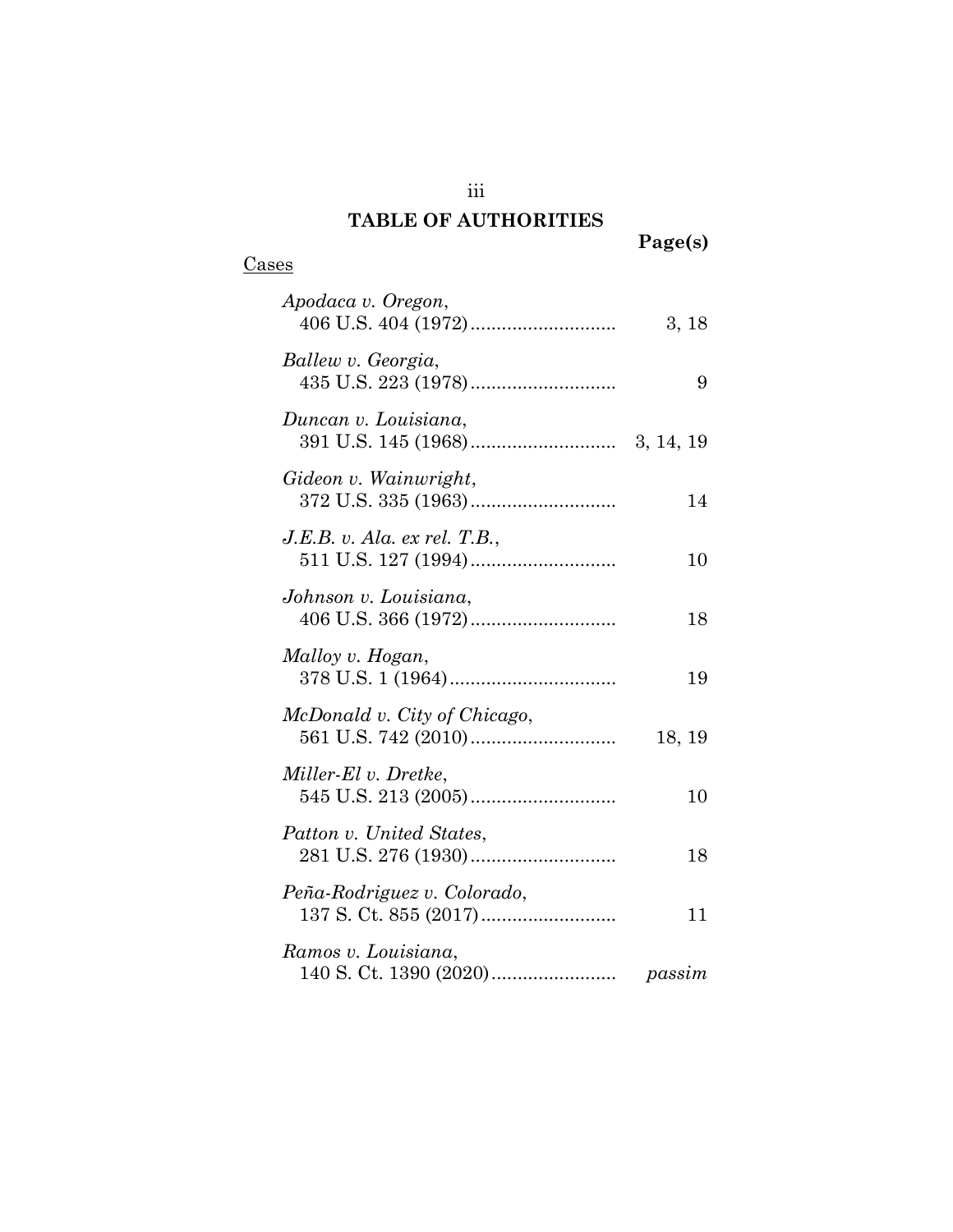# TABLE OF AUTHORITIES – cont'd Page(s) Sawyer v. Smith, 497 U.S. 227 (1990) ............................ 4, 9 Schriro v. Summerlin, 542 U.S. 348 (2004) ............................ 4, 9 Smith v. Texas, 311 U.S. 128 (1940) ............................ 10 Snyder v. Louisiana, 552 U.S. 472 (2008) ............................ 10 State v. Maxie, No. 13-CR-72522 (La. 11th Jud. Dist., Oct. 11, 2018) ... 11 Teague v. Lane, 489 U.S. 288 (1989) ............................ 2 Timbs v. Indiana,

139 S. Ct. 682 (2019) .......................... 18, 19 United States v. Lopez, 581 F.2d 1338 (9th Cir. 1978) ............ 10, 13 Whorton v. Bockting, 549 U.S. 406 (2007) ............................ passim

### Constitutional Provisions and Legislative Materials

| 14     |
|--------|
| 14, 16 |

iv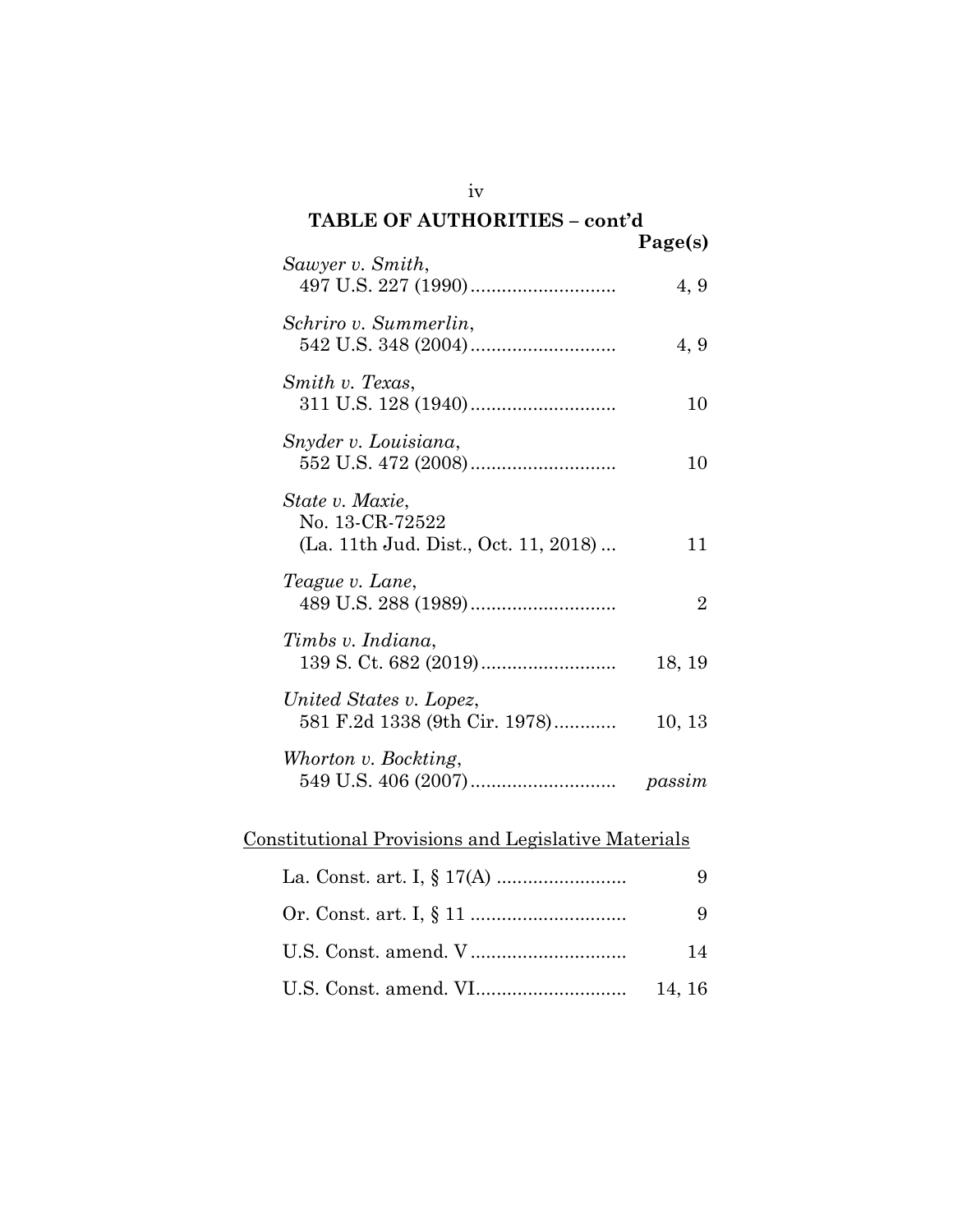| TABLE OF AUTHORITIES - cont'd |         |
|-------------------------------|---------|
|                               | Page(s) |
|                               |         |

# Books, Articles, and Other Authorities

| 7 The Adams Papers: Adams Family Corre-<br>spondence, January 1786-February 1787<br>(Margaret A. Hogan et al. eds., 2005)                                               | 15 |
|-------------------------------------------------------------------------------------------------------------------------------------------------------------------------|----|
| Thomas Aiello, <i>Jim Crow's Last Stand:</i><br>Nonunanimous Criminal Jury Verdicts<br>$in \, Louisiana \, (2015) \dots$                                                | 11 |
| Akhil Reed Amar, The Bill of Rights                                                                                                                                     | 14 |
| 1 Joel Prentiss Bishop, Commentaries on<br><i>the Law of Criminal Procedure</i> (2d ed.                                                                                 | 17 |
| 2 William Blackstone, <i>Commentaries</i>                                                                                                                               | 15 |
| 3 William Blackstone, <i>Commentaries</i>                                                                                                                               | 15 |
| 4 William Blackstone, <i>Commentaries</i>                                                                                                                               | 15 |
| Thomas M. Cooley, A Treatise on the Con-<br>stitutional Limitations Which Rest upon<br>the Legislative Power of the States of the<br>American Union (The Lawbook Exch., | 17 |

v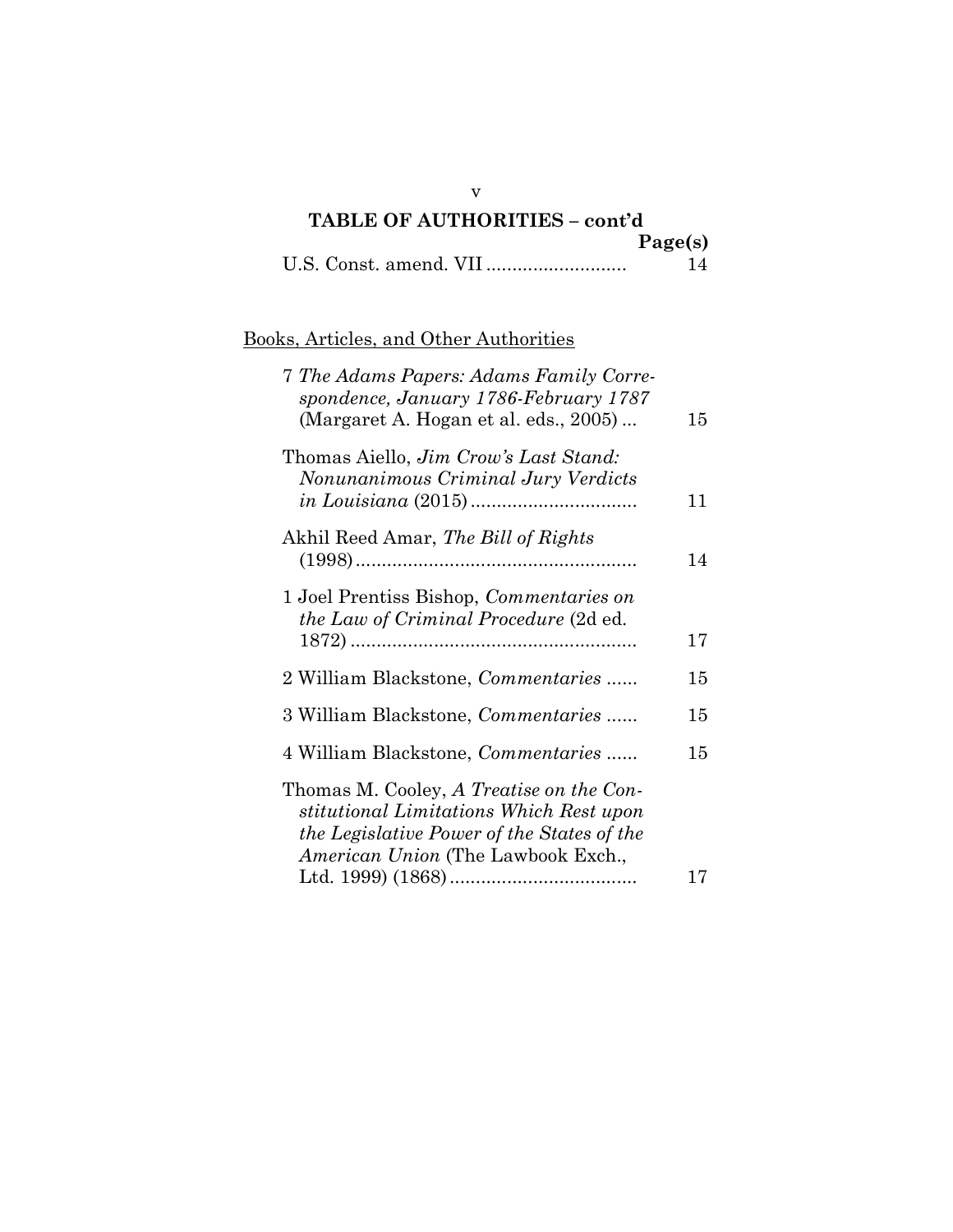### TABLE OF AUTHORITIES – cont'd Page(s)

| James H. Davis et al., The Decision Pro-<br>cesses of 6- and 12-Person Mock Juries<br>Assigned Unanimous and Two-Thirds<br>Majority Rules, 32 J. Personality & Soc.<br>7 |
|--------------------------------------------------------------------------------------------------------------------------------------------------------------------------|
| Dennis J. Devine et al., Deliberation Qual-<br>ity: A Preliminary Examination in Crimi-<br>nal Juries, 4 J. Empirical Legal Stud.<br>5                                   |
| Dennis J. Devine et al., Jury Decision Mak-<br>ing: 45 Years of Empirical Research on<br><i>Deliberating Groups</i> , 7 Psychol. Pub.                                    |
| Shari Seidman Diamond et al., Revisiting<br>the Unanimity Requirement: The Behav-<br>ior of the Nonunanimous Civil Jury, 100                                             |
| Thomas Ward Frampton, The Jim Crow<br>Jury, 71 Vand. L. Rev. 1593 (2018) 10, 11, 12                                                                                      |
| Valerie P. Hans, <i>Deliberation and Dissent:</i><br>12 Angry Men Versus the Empirical Real-<br><i>ity of Juries, 82 Chi.-Kent L. Rev.</i> 579<br>10                     |
| Valerie P. Hans, The Power of Twelve: The<br>Impact of Jury Size and Unanimity on<br>Civil Jury Decision Making, 4 Del. L.                                               |
| Reid Hastie et al., <i>Inside the Jury</i>                                                                                                                               |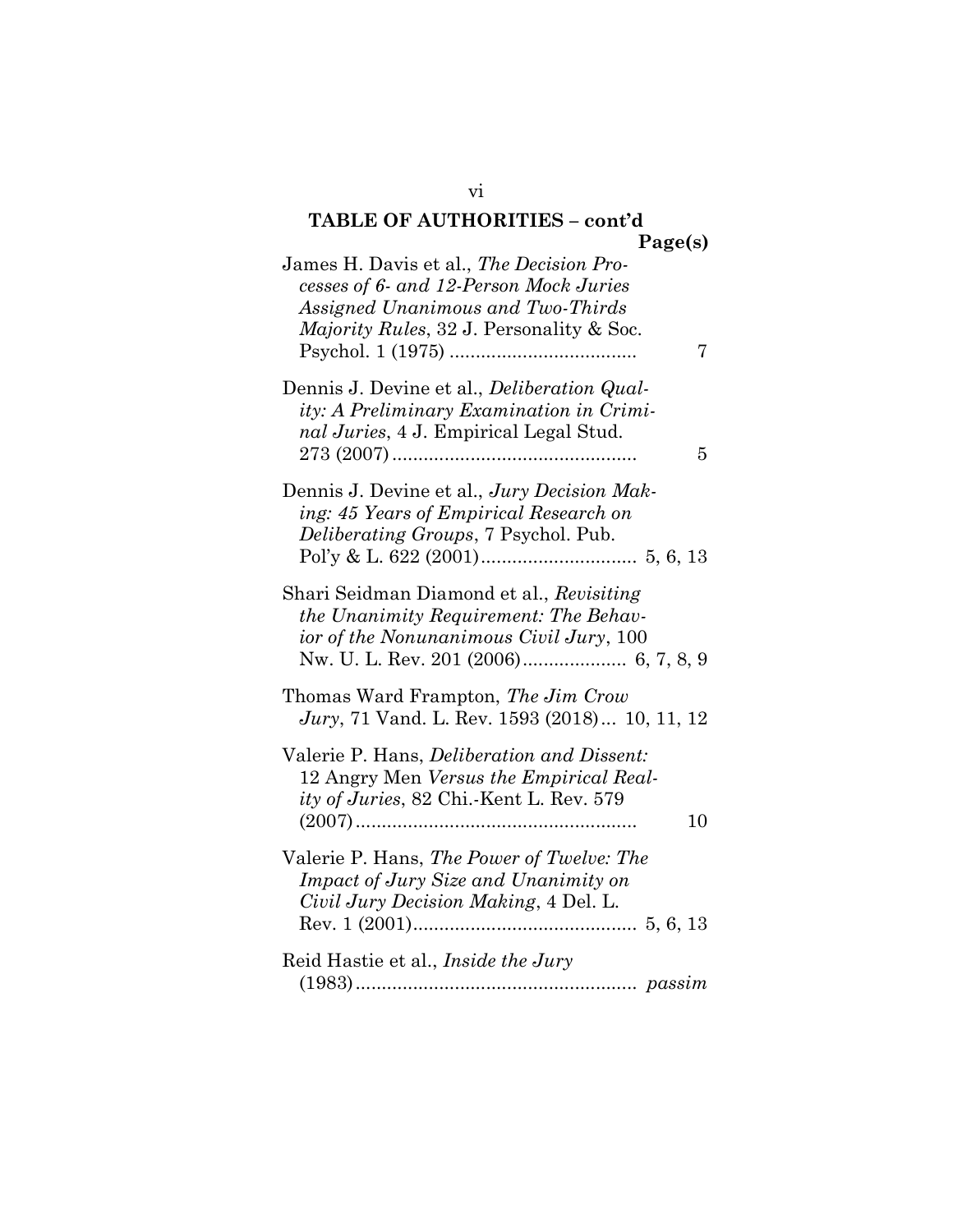### TABLE OF AUTHORITIES – cont'd Page(s) Letter from John Adams to William  $\alpha$

| Letter from John Adams to William Ste-                                                                                                                                    | 15 |
|---------------------------------------------------------------------------------------------------------------------------------------------------------------------------|----|
| Robert J. MacCoun & Tom R. Tyler, The<br>Basis of Citizens' Perceptions of the Crim-<br>inal Jury: Procedural Fairness, Accuracy,<br>and Efficiency, 12 Law & Hum. Behav. | 13 |
| Nancy S. Marder, Note, Gender Dynamics<br>and Jury Deliberations, 96 Yale L.J. 593                                                                                        | 12 |
| John Norton Pomeroy, An Introduction to                                                                                                                                   | 17 |
| 1 Joseph Story, Commentaries on the Con-<br>stitution of the United States (The Law-<br>book Exch., Ltd. 2008) (4th ed. 1873)                                             | 17 |
| Kim Taylor-Thompson, <i>Empty Votes in</i><br>Jury Deliberations, 113 Harv. L. Rev.                                                                                       |    |
| J. Thayer, <i>Evidence at the Common Law</i>                                                                                                                              | 15 |
| Joel Tiffany, A Treatise on Government and                                                                                                                                | 17 |
| 1 St. George Tucker, Blackstone's Commen-                                                                                                                                 | 17 |
| 5 St. George Tucker, Blackstone's Commen-                                                                                                                                 |    |

taries (1803) ............................................ 16

vii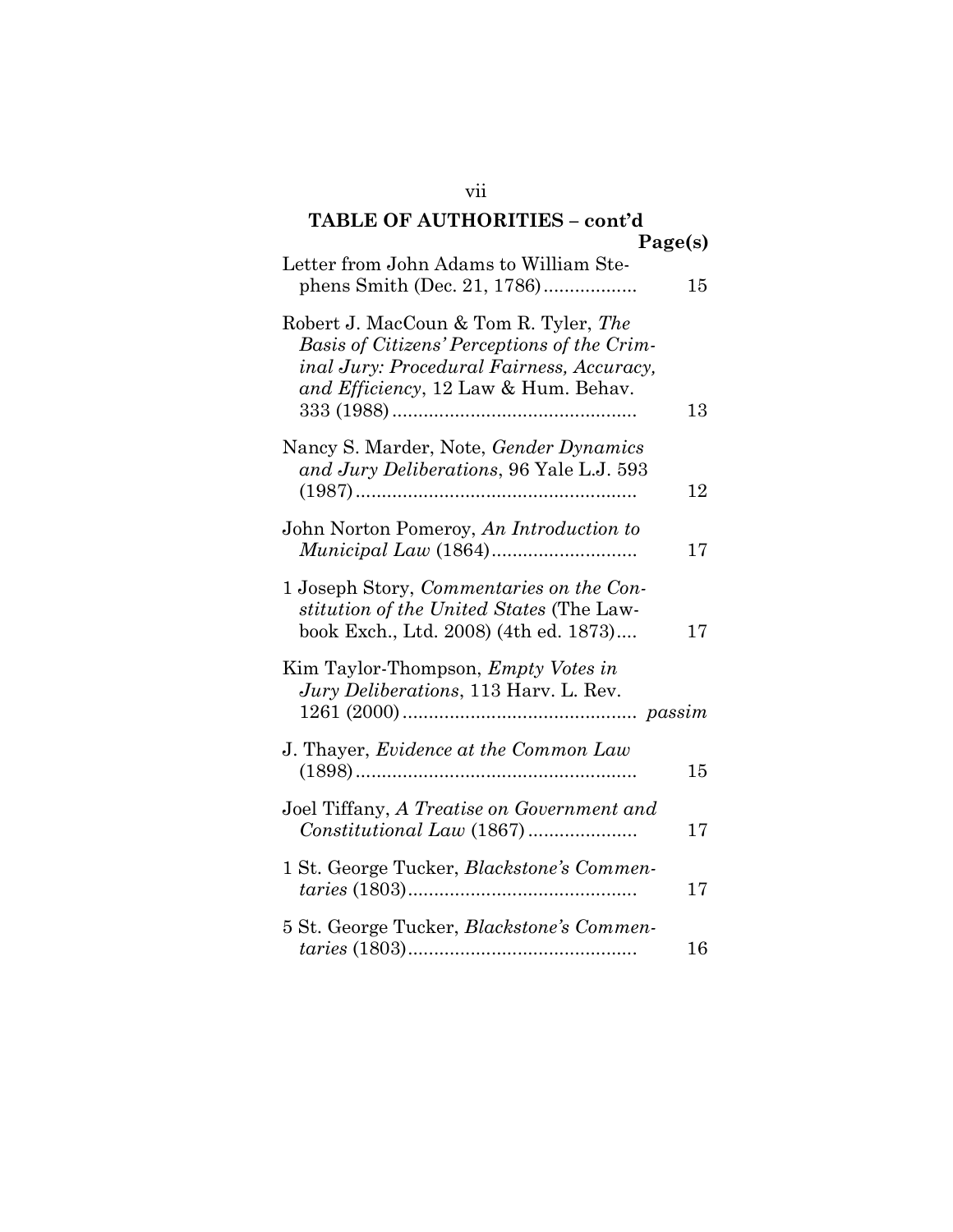## TABLE OF AUTHORITIES – cont'd Page(s) 2 James Wilson, The Works of the Honour-

able James Wilson (1804) ...................... 16

### viii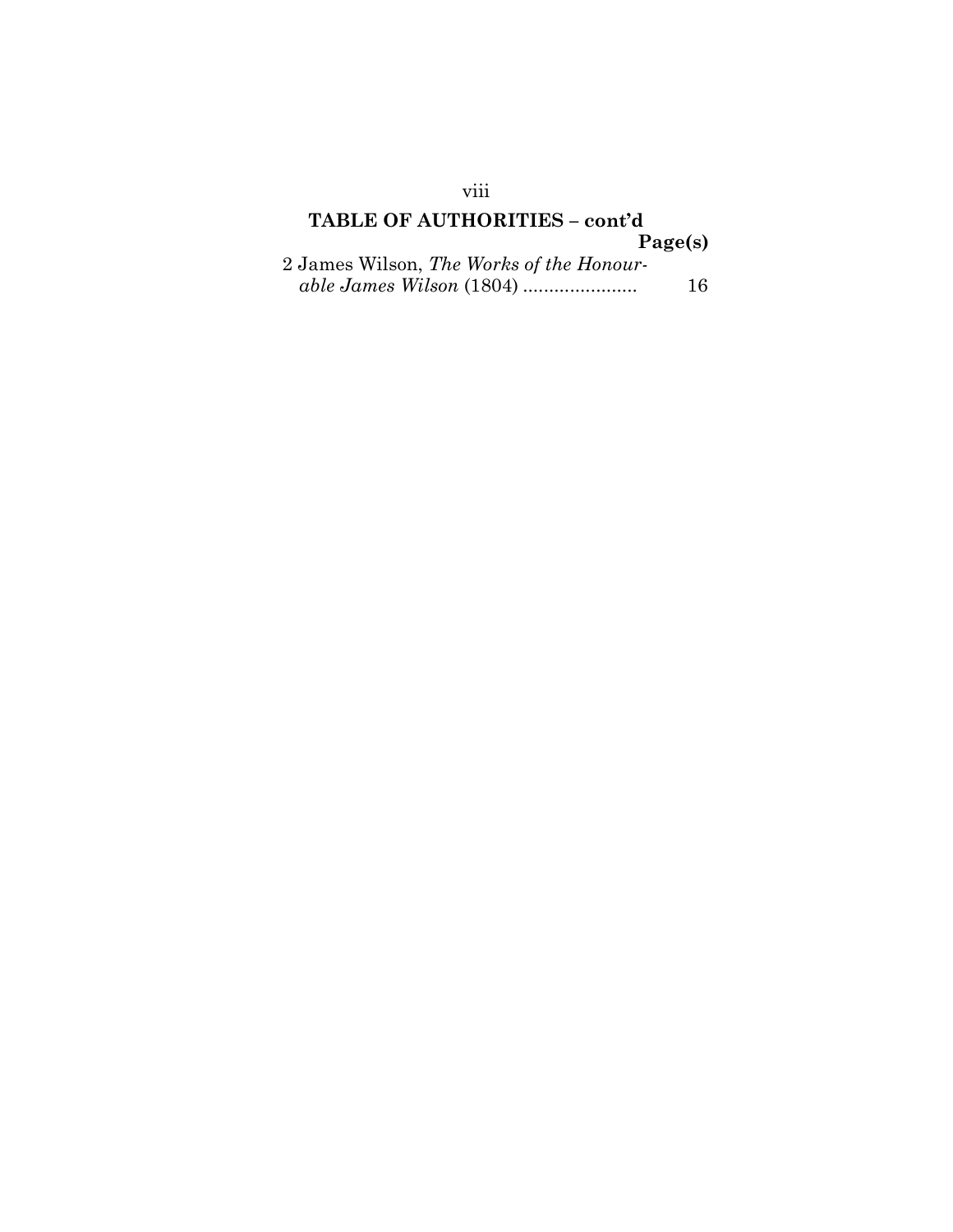#### INTEREST OF AMICI CURIAE<sup>1</sup>

Amici are law professors and social scientists whose research and teaching address the Sixth Amendment right to a unanimous jury verdict and the demonstrated benefits that right produces. They have a strong interest in ensuring that this Court understands the full extent of those benefits when determining whether the rule announced in Ramos v. Louisiana, 140 S. Ct. 1390 (2020), requiring jury unanimity in state and federal criminal trials, applies retroactively to cases on federal collateral review. In particular, they have an interest in affirming the wisdom of the Ramos rule and demonstrating that the rule is necessary to avoid an impermissibly large risk of inaccurate convictions. As students of the jury, *amici* are also well aware that at the time of the Sixth Amendment's adoption, both the English and American legal systems recognized the requirement of a unanimous jury verdict as a bedrock element essential to the fairness of a criminal proceeding.

A full listing of amici appears in the Appendix.

### INTRODUCTION AND SUMMARY OF ARGUMENT

This case raises the critical question whether the rule this Court announced last Term in Ramos v. Louisiana, 140 S. Ct. 1390—which held that the Sixth

<sup>&</sup>lt;sup>1</sup> The parties have consented to the filing of this brief, and their letters of consent have been filed with the Clerk. Under Rule 37.6 of the Rules of this Court, amici state that no counsel for a party authored this brief in whole or in part, and no counsel or party made a monetary contribution intended to fund the preparation or submission of this brief. No person other than amici or their counsel made a monetary contribution to its preparation or submission.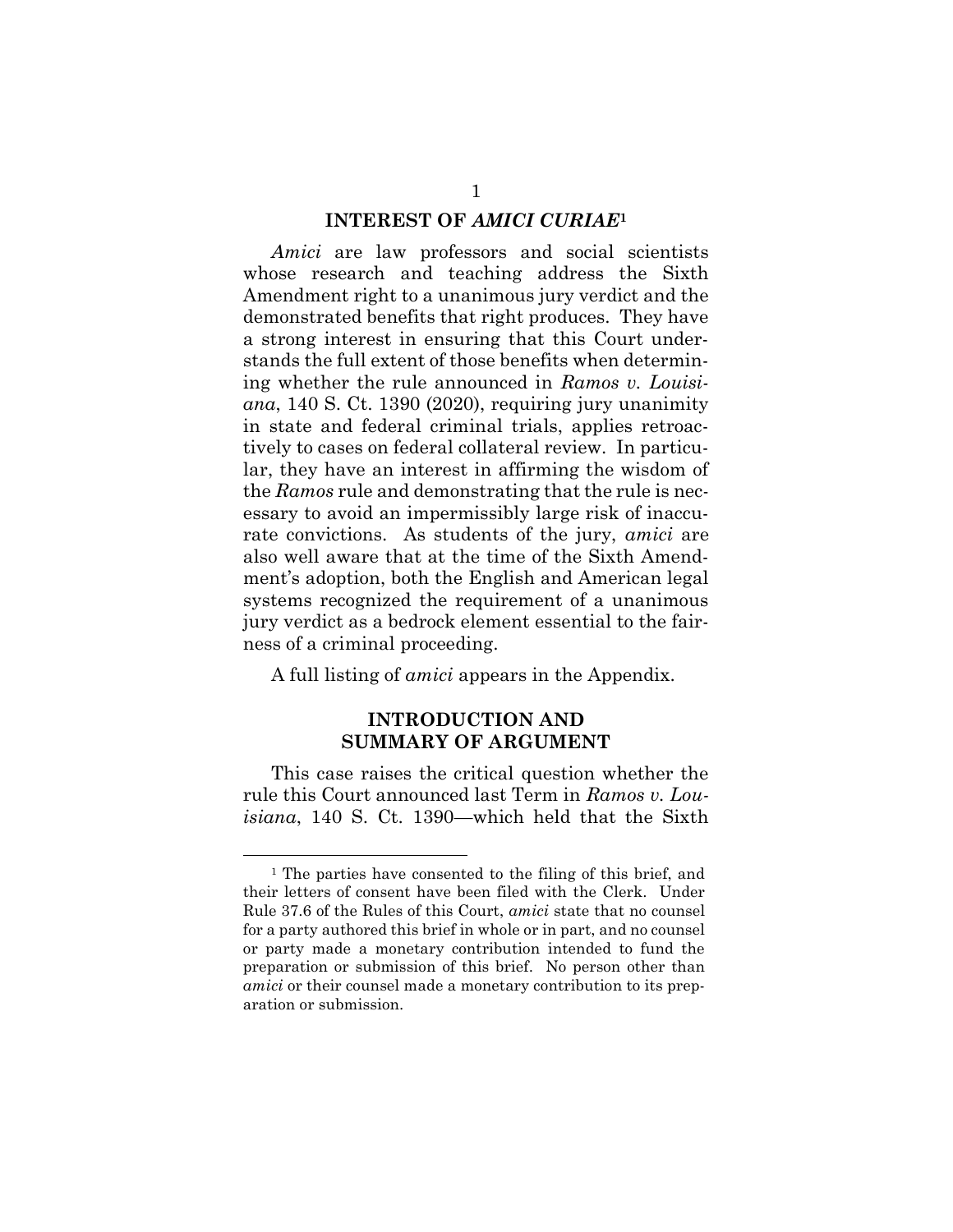Amendment, as incorporated by the Fourteenth Amendment, guarantees criminal defendants in both state and federal court the right to a unanimous jury verdict, id. at 1397—applies retroactively to cases on federal collateral review. Before this Court decided Ramos, a jury in Louisiana state court found Petitioner Thedrick Edwards, an African American man, guilty of several serious charges, all by votes of 10-2 or 11-1. Pet'r Br. 2, 5. The one African American member of Edwards' jury voted to acquit on all counts. Id. at 5 & n.1. At the time in Louisiana, however, these non-unanimous jury verdicts were sufficient to convict, and Edwards was sentenced to multiple consecutive terms, including life imprisonment without the possibility of probation, parole, or suspension of sentence. Id. at 6.

This Court should hold that Ramos applies retroactively to cases like this one on federal habeas review. Although "newly recognized rules of criminal procedure do not normally apply [o]n collateral review," Ramos, 140 S. Ct. at 1407 (citing Teague v. Lane, 489 U.S. 288, 311-12 (1989) (plurality opinion)), this Court has noted "the possibility of an exception for 'watershed rules' 'implicat[ing] the fundamental fairness [and accuracy] of the trial," *id.* (alterations in original) (quoting Teague, 489 U.S. at 311-12). The Ramos rule satisfies the standard this Court has articulated for this exception, as it is necessary to prevent an impermissibly high risk of an inaccurate conviction, and it altered this Court's understanding of a bedrock procedural element essential to fairness. See Whorton v. Bockting, 549 U.S. 406, 416 (2007).

Empirical evidence confirms that the Ramos unanimity rule is critical to ensuring the accuracy of criminal convictions. Research has shown that a unanimous jury requirement reduces the frequency of error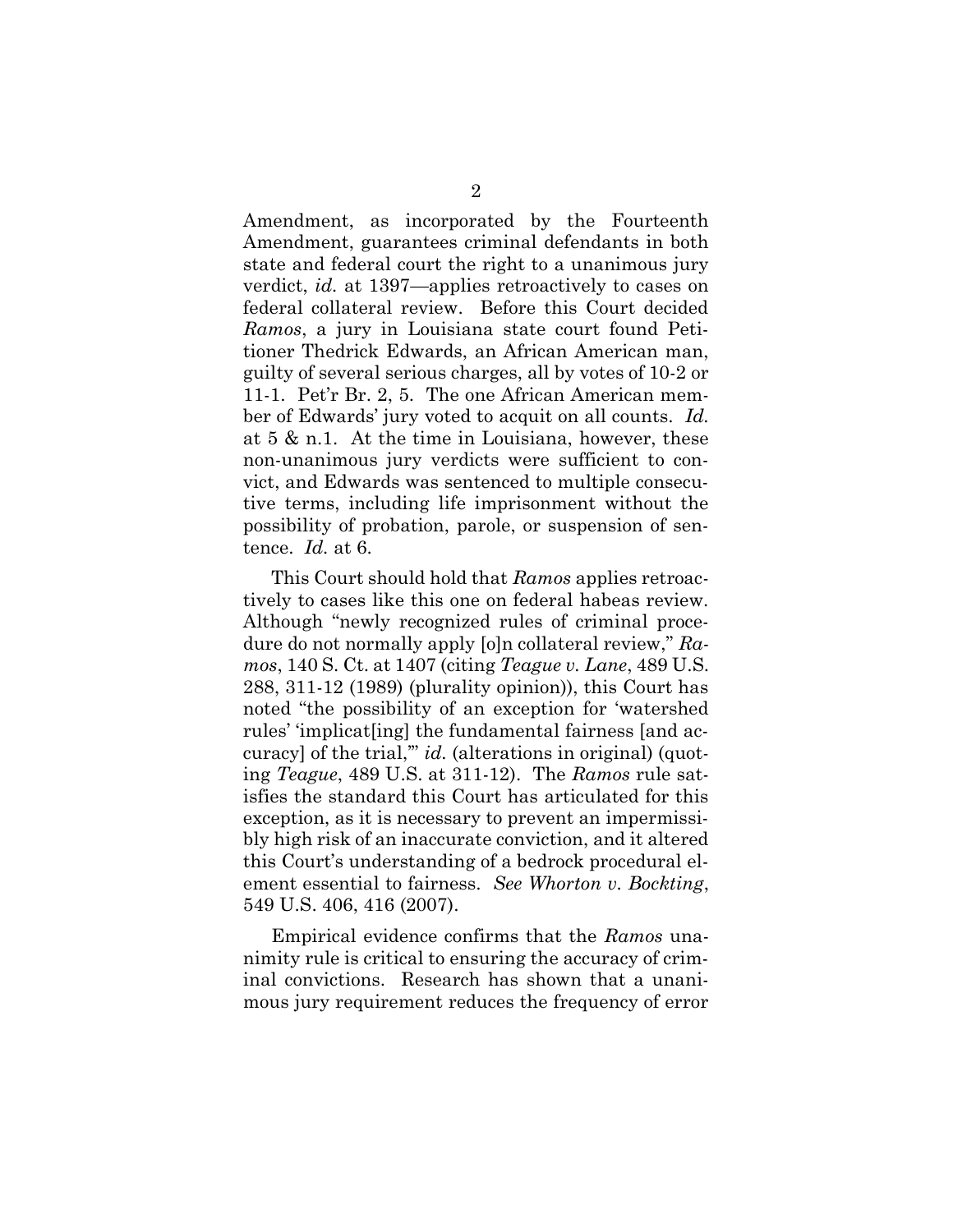by strengthening deliberations and by fostering greater consideration of minority viewpoints. A unanimity requirement also increases juror confidence in the accuracy of their verdicts. See infra at 5-13. Thus, this Court's holding in Ramos that jury verdicts in state and federal criminal trials must be unanimous is necessary to prevent an impermissibly large risk of wrongful convictions.

Moreover, the right to a unanimous jury verdict in criminal cases is a bedrock procedural element that is essential to ensuring that criminal defendants receive a fair trial. Indeed, the Framers of the Bill of Rights viewed the right to trial by jury as sacrosanct, cf. Ramos, 140 S. Ct. at 1397 ("[T]he Sixth Amendment right to a jury trial is 'fundamental to the American scheme of justice.'" (quoting Duncan v. Louisiana, 391 U.S. 145, 149 (1968))), and at the time of the Sixth Amendment's adoption, "the right to a jury trial *meant* a trial in which the jury renders a unanimous verdict," *id.* at 1400; see id. at 1402 ("The right to trial by jury included a right to a unanimous verdict."). Thus, when the Framers included the right to trial by jury in the Sixth Amendment, they did so with the understanding that jury unanimity was a fundamental component of that right.

This Court's splintered decision in Apodaca v. Oregon, 406 U.S. 404 (1972), however, meant that until last Term, criminal defendants in state court could be denied the right to a unanimous jury verdict. But this Court recognized in Ramos that a criminal defendant has the constitutional right to a unanimous jury verdict in both state and federal court. 140 S. Ct. at 1397. The Ramos rule therefore altered this Court's understanding of the bedrock elements essential to a fair criminal proceeding and should apply retroactively.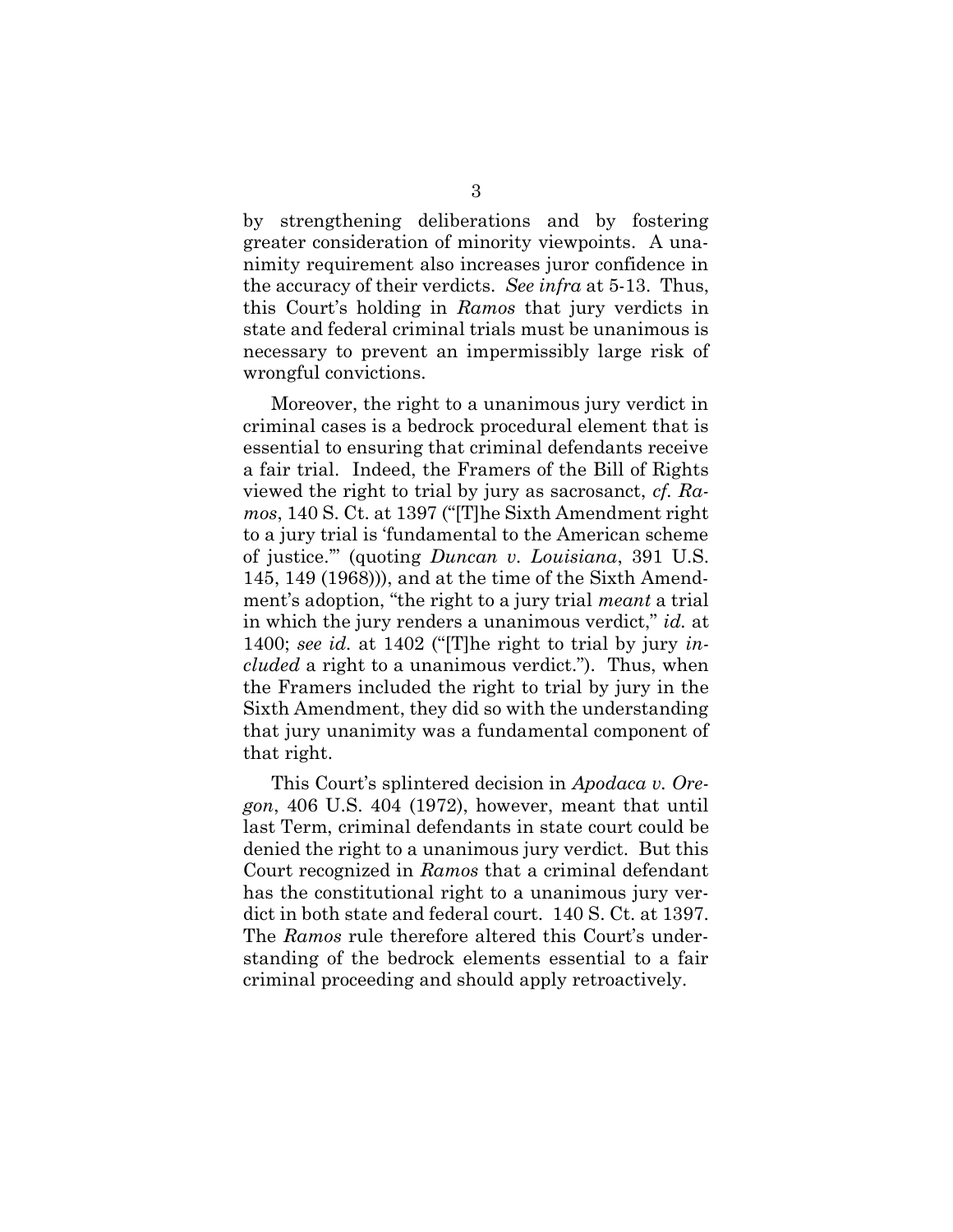#### ARGUMENT

### I. EMPIRICAL RESEARCH DEMONSTRATES THAT THE RAMOS RULE IS NECESSARY TO PREVENT AN IMPERMISSIBLY LARGE RISK OF AN INACCURATE CONVICTION.

This Court has explained that for a new rule of criminal procedure to apply retroactively on federal habeas review, the rule "must be necessary to prevent an impermissibly large risk of an inaccurate conviction." Whorton, 549 U.S. at 418 (internal quotation marks omitted) (quoting Schriro v. Summerlin, 542 U.S. 348, 356 (2004)). While "[i]t is . . . not enough . . . to say that [the] rule is aimed at improving the accuracy of trial, or that the rule is directed toward the enhancement of reliability and accuracy in some sense," id. (alterations in original) (internal quotation marks omitted) (quoting Sawyer v. Smith, 497 U.S. 227, 242- 43 (1990)), this Court has made clear that a new rule should apply retroactively if it "remedie[s] an impermissibly large risk of an inaccurate conviction," id. (internal quotation marks omitted) (quoting Schriro, 542 U.S. at 356).

The Ramos rule satisfies this demanding standard, as empirical studies have consistently demonstrated that requiring unanimous jury verdicts is necessary to ensure the accuracy of convictions. These studies confirm that requiring a unanimous verdict strengthens jury deliberations, markedly reducing the incidence of factual errors that lead to mistaken judgments. Moreover, research shows that unanimity requirements like the Ramos rule increase the attention paid to minority viewpoints and ensure that all jurors are heard in the process of reaching a verdict, thus avoiding a situation like the one in this case where a minority opinion is cast aside at the risk of a wrongful conviction. In addition, studies confirm that requiring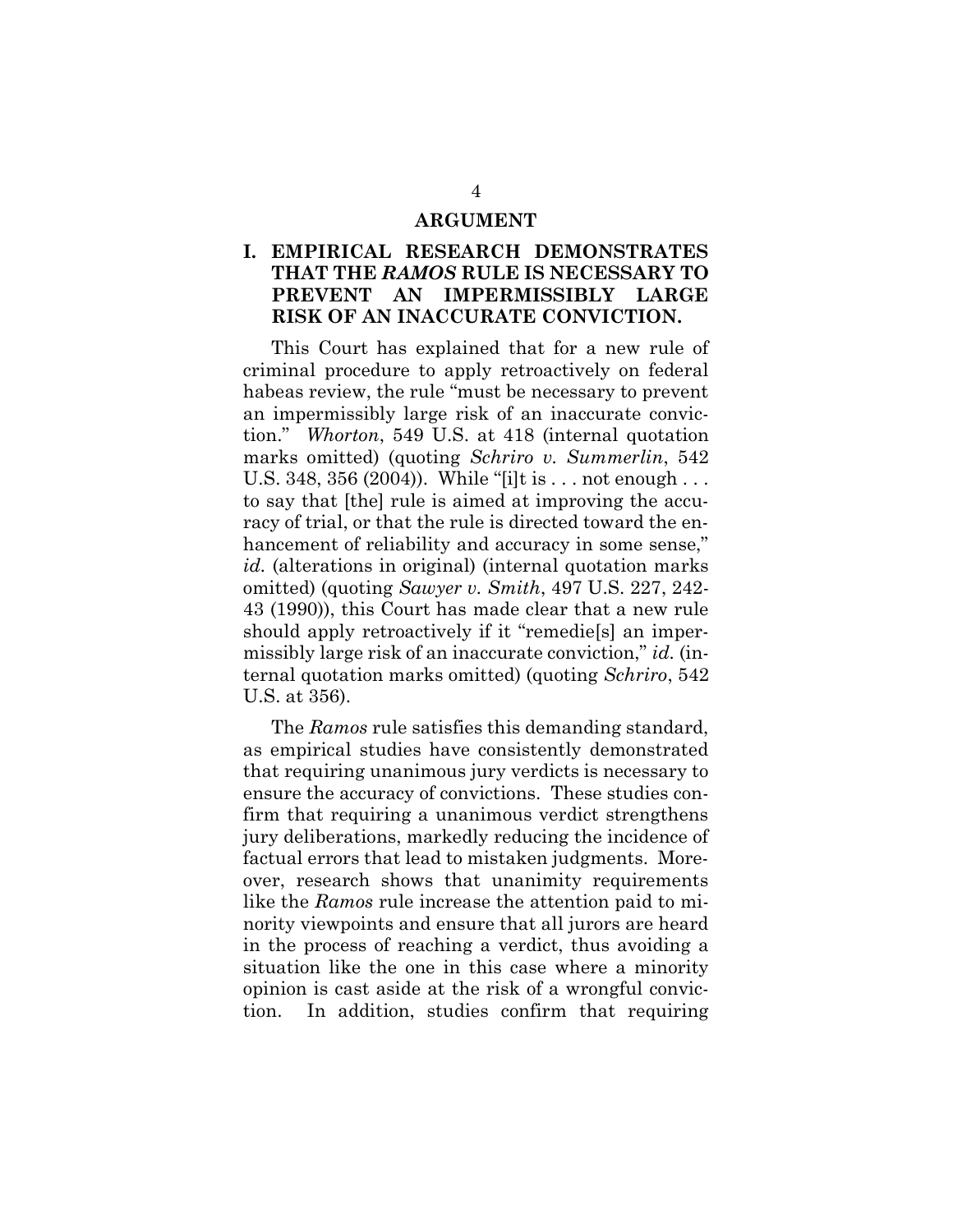unanimity bolsters juror confidence in the accuracy of their verdicts.

A. A Unanimity Requirement Produces More Thorough Deliberations and Yields More Accurate Outcomes.

Empirical research has repeatedly shown that requiring unanimity fosters more thorough and considered jury deliberations, Dennis J. Devine et al., Jury Decision Making: 45 Years of Empirical Research on Deliberating Groups, 7 Psychol. Pub. Pol'y & L. 622, 669 (2001) [hereinafter Jury Decision Making] (examining eleven empirical studies), and studies have "strong[ly] indicat[ed] that the quality of the deliberation process is in fact related to criminal jury trial outcomes," Dennis J. Devine et al., Deliberation Quality: A Preliminary Examination in Criminal Juries, 4 J. Empirical Legal Stud. 273, 300 (2007); see Kim Taylor-Thompson, Empty Votes in Jury Deliberations, 113 Harv. L. Rev. 1261, 1272 (2000) (collecting empirical studies). Thus, a unanimity requirement strengthens jury deliberations and increases the accuracy of jury verdicts.

Juries requiring unanimity tend to be "evidencedriven," delaying their first vote longer and discussing the evidence more thoroughly than non-unanimous juries. See Reid Hastie et al., Inside the Jury 115, 164- 65 (1983); Valerie P. Hans, The Power of Twelve: The Impact of Jury Size and Unanimity on Civil Jury Decision Making, 4 Del. L. Rev. 1, 24-25 (2001) [hereinafter The Power of Twelve]. When unanimity is not required, by contrast, juries tend to end their deliberations soon after obtaining enough votes to reach a verdict. Jury Decision Making, supra, at 669. This is to be expected because non-unanimous juries are typically more "verdict-driven." See Hastie et al., supra, at 165; The Power of Twelve, supra, at 24-25. They are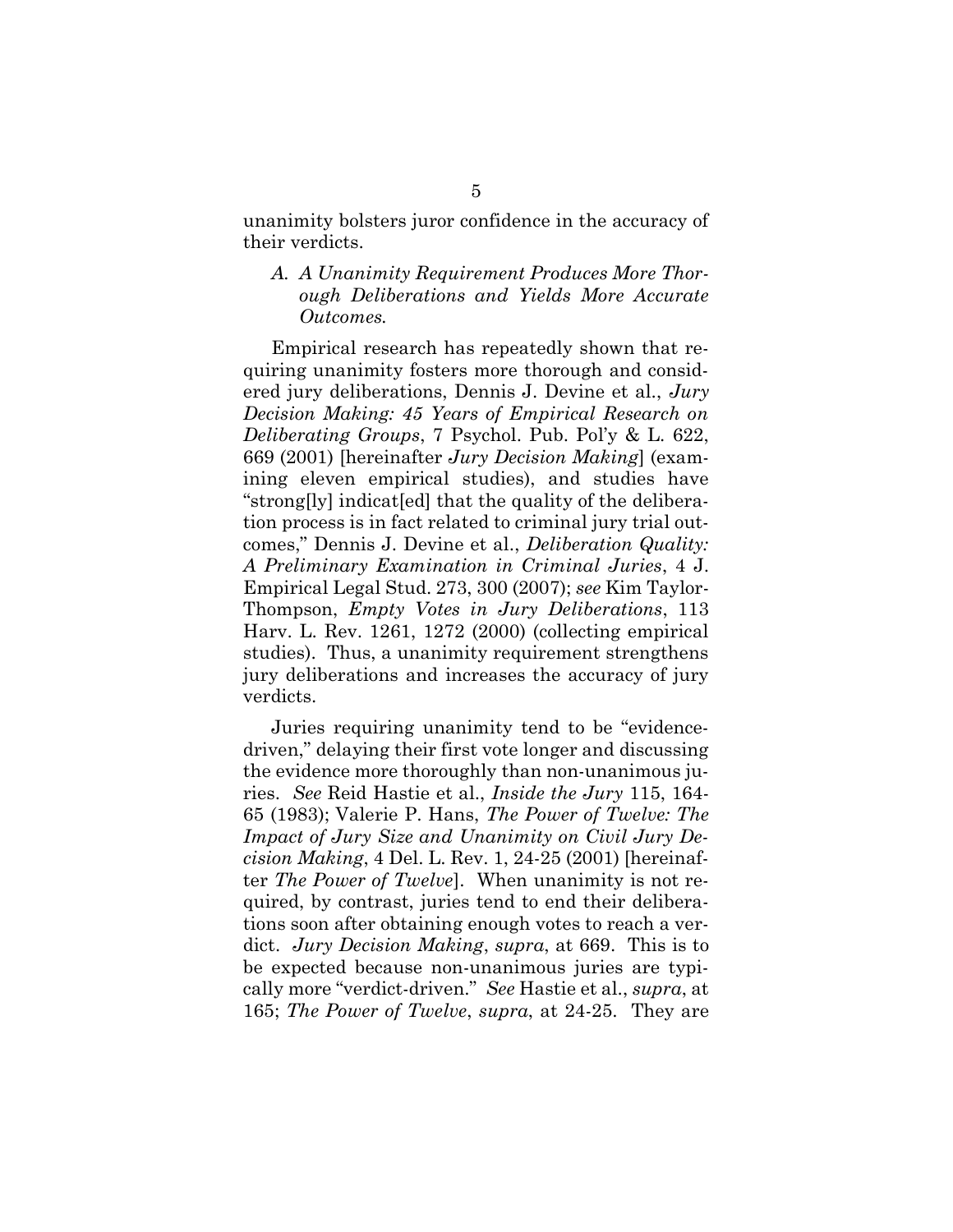more likely to take a formal ballot during the first ten minutes of deliberation and to continue voting with some frequency until enough jurors agree to reach a verdict. See Hastie et al., supra, at 115, 164-65. Accordingly, when juries are not required to reach unanimous verdicts, they tend to take less time to deliberate, Jury Decision Making, supra, at 669, and are less thorough in their deliberations, Hastie et al., supra, at 165.

A study of 50 real civil jury deliberations in Arizona confirmed these findings.2 See Shari Seidman Diamond et al., Revisiting the Unanimity Requirement: The Behavior of the Nonunanimous Civil Jury, 100 Nw. U. L. Rev. 201 (2006). On post-trial questionnaires, members of juries that reached a three-fourths majority verdict rated their deliberations as less thorough and their fellow jurors as less open-minded than did members of juries that reached unanimous verdicts. *Id.* at 225. These more negative perceptions from jurors whose deliberations did not end in unanimity held true not only for dissenters from the majority's decision, but also for members of the prevailing majority. Id.

To be sure, not all majority-rule juries speed through deliberations or give short shrift to minority viewpoints; some of the juries in the Arizona study pressed for unanimity even though it was not required. Id. at 212. But many did not. See id. at 212-13. The majority of juries in the Arizona study pointed out early in deliberations that they did not need to be unanimous to reach a verdict, id. at 214, and some jurors used the quorum requirement explicitly to

<sup>2</sup> With respect to both the thoroughness of deliberations and the attention paid to minority viewpoints, researchers have found that the effect of a unanimity requirement is similar for civil and criminal juries. The Power of Twelve, supra, at 23-27.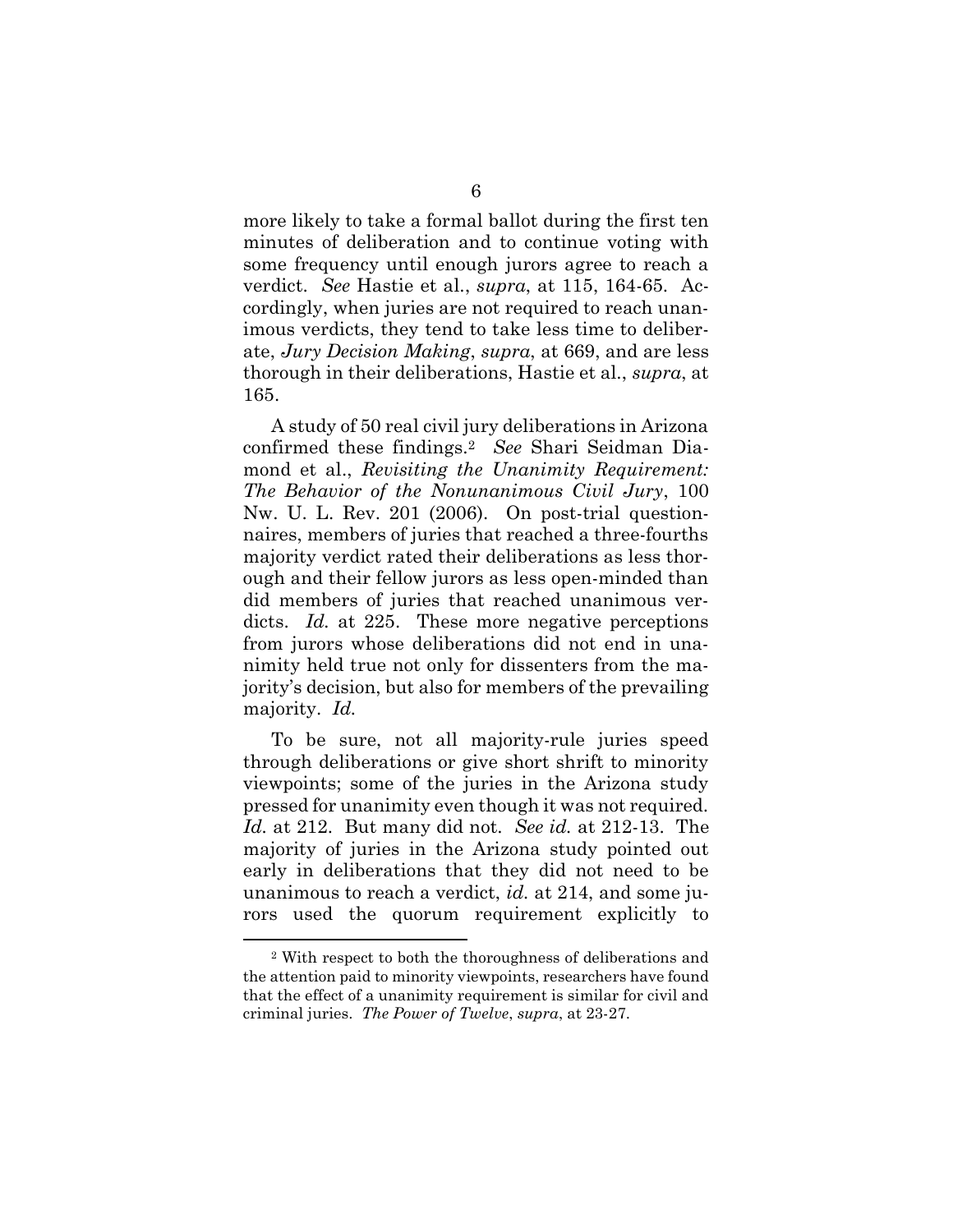suppress debate, *id.* at 215-16. In one particularly striking case, a member of a quorum-rule jury expressly discounted the views of a fellow juror, stating, "All right, no offense, but we are going to ignore you." Id. at 216.

Experimental studies have also found that juries deliberate longer and more thoroughly when unanimity is required. In one study, participants who had appeared for jury duty were shown a three-hour reenactment of an actual homicide trial. Hastie et al., supra, at 45-47. The jurors then deliberated under either a unanimous (twelve out of twelve), a five-sixths (ten out of twelve), or a two-thirds (eight out of twelve) decision rule. Id. at 50. The juries operating under a unanimous decision rule deliberated longer and discussed key facts to a greater extent than those not required to reach a unanimous verdict. See id. at 76-77, 97. Consistent with these measures, jurors operating under a unanimous decision rule rated their deliberations as more thorough than did jurors operating under nonunanimous decision rules. Id. at 77.

Other experimental studies have produced similar results. For example, an early study involving mock criminal juries found that twelve-person juries charged with reaching a unanimous verdict spent significantly more time deliberating than did their counterparts who were permitted to reach a two-thirds majority. James H. Davis et al., The Decision Processes of 6- and 12-Person Mock Juries Assigned Unanimous and Two-Thirds Majority Rules, 32 J. Personality & Soc. Psychol. 1, 9, 12 (1975). Moreover, most juries in this study that were required to reach a two-thirds majority stopped deliberating either immediately or within ten minutes after obtaining the requisite number of votes. Id. at 12. Thus, deliberations are likely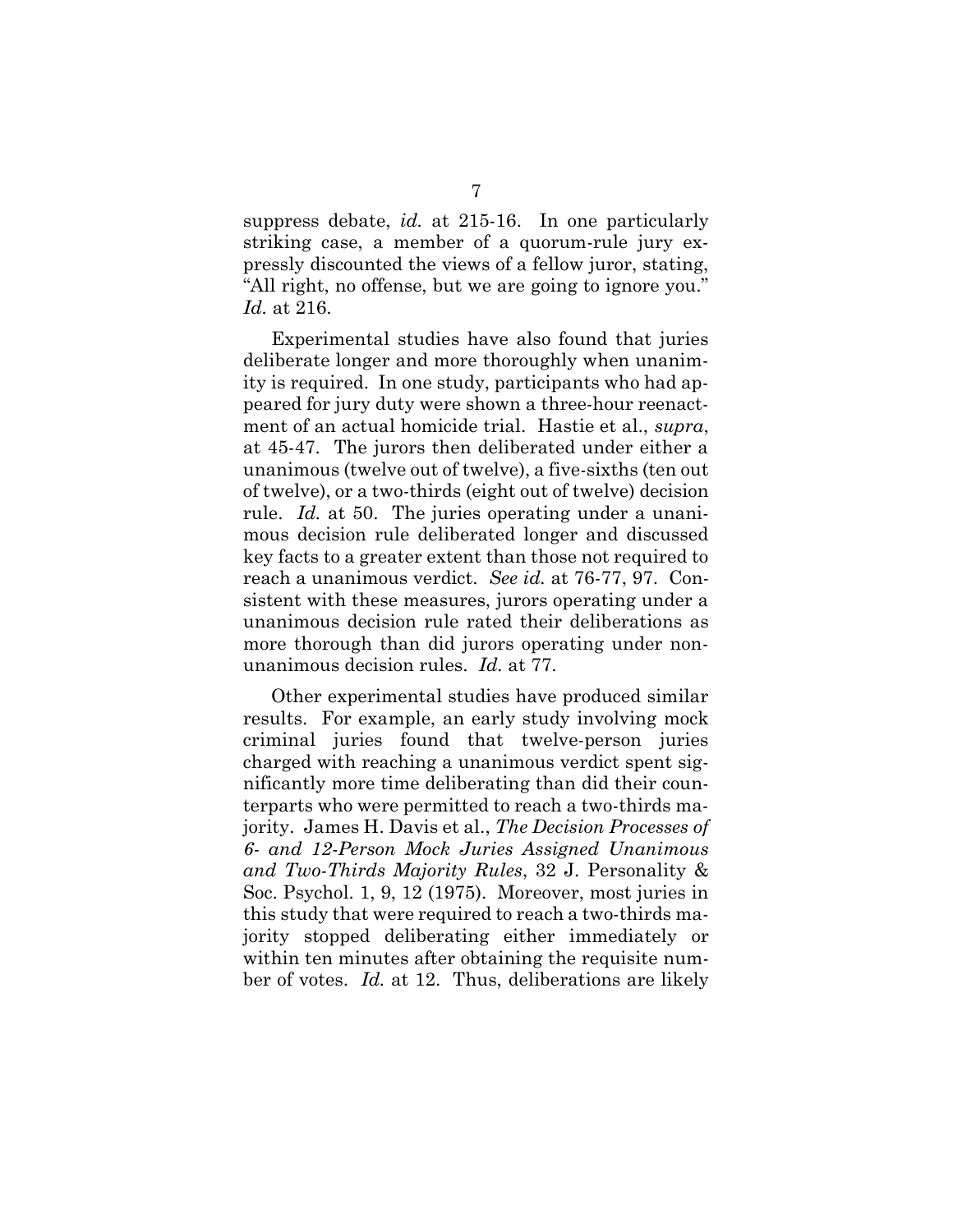to be significantly more thorough when unanimity is required.<sup>3</sup>

Critically, empirical studies have shown that a unanimity requirement not only produces more thorough deliberations, but also reduces the likelihood of an erroneous outcome. See Taylor-Thompson, supra, at 1272 ("A shift to majority rule appears to alter both the quality of the deliberative process and the accuracy of the jury's judgment."). One study found that juries required to reach a unanimous verdict in a simulated homicide trial were less likely to reach the legally inaccurate verdict of first-degree murder than those operating under a non-unanimous decision rule. Hastie et al., supra, at 62, 81; see id. at 81 ("[T]here was an elevated rate of [inaccurate] first-degree murder verdicts under the ten-out-of-twelve majority decision rule  $\dots$ "); id. at 228 ("[I]t is significant that in the study the first degree murder verdict was rendered only by nonunanimous juries.").4 Juries required to be unanimous were also more likely to correct erroneous

<sup>3</sup> Unanimity requirements, as compared with majority requirements, have also been associated with a modest increase in the rate of hung juries, see Diamond et al., supra, at 207, which this Court has acknowledged may indicate that "a jury [required to reach unanimity is] doing exactly what . . . it should—deliberating carefully and safeguarding against overzealous prosecutions," Ramos, 140 S. Ct. at 1401.

<sup>4</sup> Experts who reviewed the study "all declared the second degree-murder verdict the most proper or correct verdict for the case." Hastie et al., supra, at 81; see id. at 62 ("[T]he first degree verdict for the stimulus case is virtually untenable in the eyes of legal experts. No experienced trial judge or attorney out of a sample of over twenty found the first degree verdict acceptable. Thus, a first-degree murder verdict is indicative of a failure of the deliberation process.").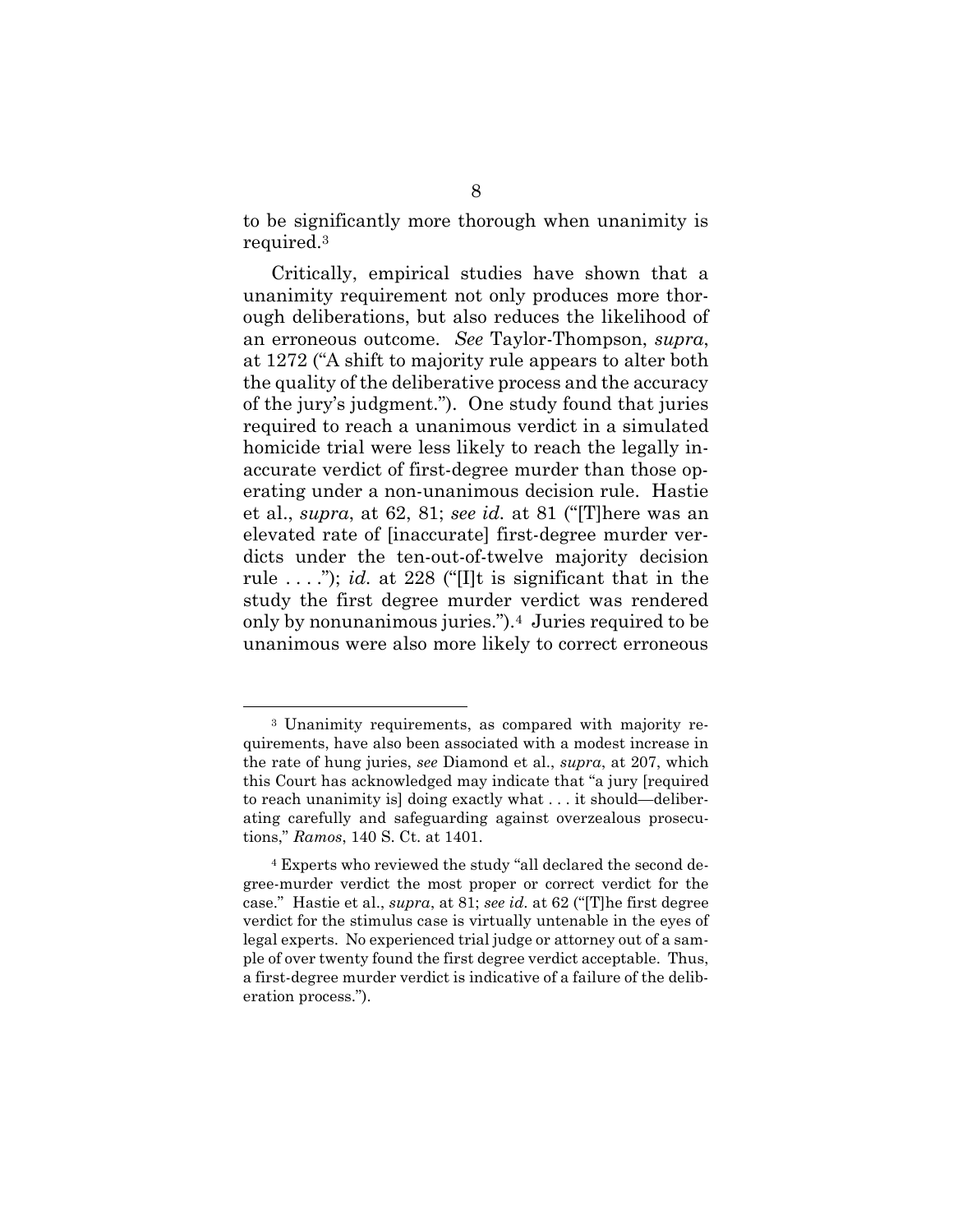assertions made during deliberations that could lead to a wrongful conviction. Id. at 88-89.

Unanimity requirements, therefore, have been shown to foster more robust jury deliberations and produce more accurate outcomes. See Diamond et al., supra, at 230 ("The image of eccentric holdout jurors outvoted by sensible majorities receives no support. Indeed, the judge agreed with the verdict favored by the holdouts in a number of these cases."). Accordingly, the Ramos unanimity rule is not merely "aimed at improving the accuracy of [a] trial," Whorton, 549 U.S. at 418 (emphasis added) (quoting Sawyer, 497 U.S. at 242). Instead, empirical evidence shows that the rule is necessary to prevent a large risk of an inaccurate conviction, and that without a unanimity requirement, "the likelihood of an accurate conviction is seriously diminished." Id. at 420 (quoting Schriro, 542 U.S. at 352).<sup>5</sup>

#### B. A Unanimity Requirement Increases Consideration of Minority Viewpoints, Thereby Increasing Verdict Accuracy.

Empirical studies have also shown that a unanimity requirement increases consideration of minority viewpoints, thus ensuring that such viewpoints are not cast aside at the risk of rendering an inaccurate verdict. As this Court has recognized, "[i]t is part of the established tradition in the use of juries as instruments of public justice that the jury be a body truly representative of the community." Ballew v. Georgia,

<sup>5</sup> Perhaps the increased accuracy of unanimous jury verdicts is why at the time this Court issued its decision in Ramos, every State but Oregon, Or. Const. art. I, § 11, required unanimous verdicts in felony cases, and why even Louisiana (the other State that allowed non-unanimous verdicts in felony cases until shortly before Ramos) has long required unanimity in capital cases, La. Const. art. I, § 17(A).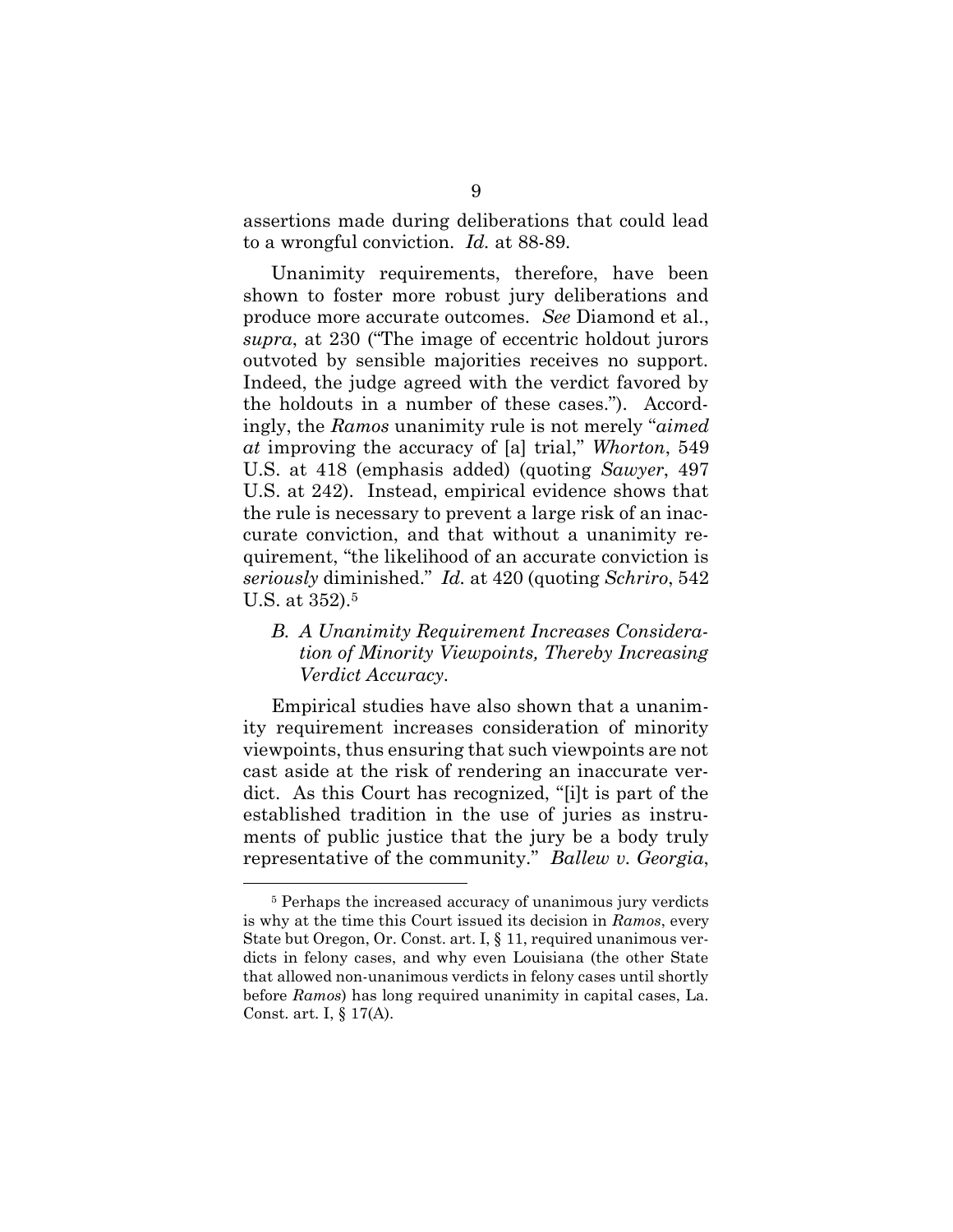435 U.S. 223, 237 (1978) (quoting Smith v. Texas, 311 U.S. 128, 130 (1940)). To that end, this Court has taken great strides through the years to ensure that prospective jurors are not excluded from the jury room on the basis of race or sex. See, e.g., Snyder v. Louisiana, 552 U.S. 472 (2008); Miller-El v. Dretke, 545 U.S. 213 (2005); J.E.B. v. Ala. ex rel. T.B., 511 U.S. 127 (1994). Requiring unanimity ensures that jurors who share a majority viewpoint must still consider and respond to the views of jurors in the minority, thereby increasing the accuracy of verdicts. See Valerie P. Hans, Deliberation and Dissent: 12 Angry Men Versus the Empirical Reality of Juries, 82 Chi.-Kent L. Rev. 579, 587 (2007) ("In juries required to reach unanimity, jurors understandably pay more attention to those who hold minority views; furthermore, those attempting to argue a minority position participate more in the discussion and have more influence."); United States v. Lopez, 581 F.2d 1338, 1341 (9th Cir. 1978) (Kennedy, J.) ("A rule which insists on unanimity furthers the deliberative process by requiring the minority view to be examined and, if possible, accepted or rejected by the entire jury.").

Absent a unanimity requirement, a jury may disregard and effectively silence the views of members of historically excluded groups—namely, racial and ethnic minorities and women. Thus, "[i]f—as is often true—the views of jurors of color and female jurors diverge from the mainstream, nonunanimous decisionmaking rules [in criminal cases] can operate to eliminate the voice of difference on the jury." Taylor-Thompson, supra, at 1264. Indeed, a 2018 study of 199 serious felony guilty verdicts by non-unanimous juries in Louisiana confirmed that Louisiana's non-unanimity rule effectively suppressed the views of racial minorities. Thomas Ward Frampton, The Jim Crow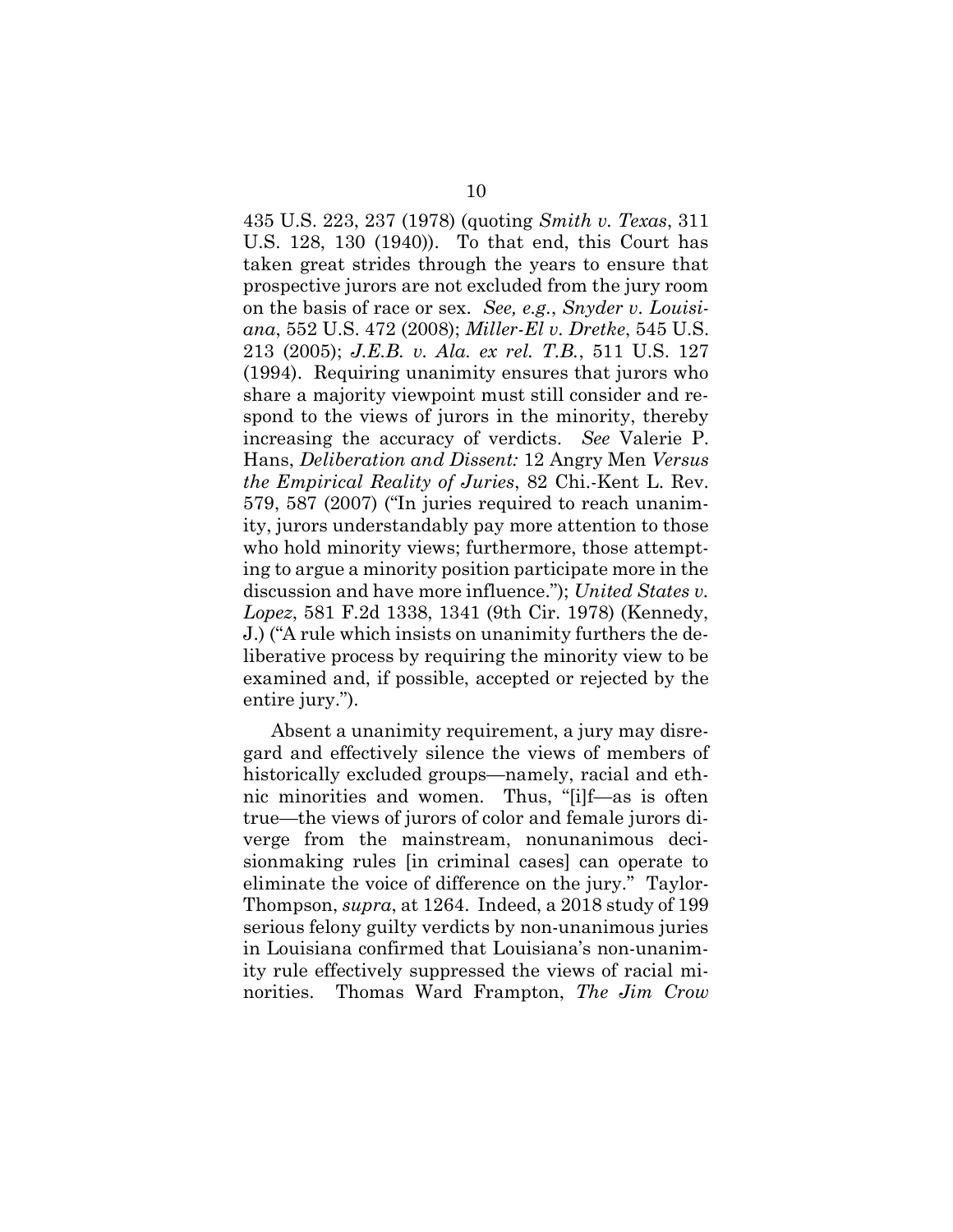Jury, 71 Vand. L. Rev. 1593, 1599 (2018). The study demonstrated that African American jurors are disproportionately in the minority urging acquittal. Id. at 1599. Thus, when unanimity is not required, "black jurors are more likely than white jurors to cast 'empty votes' (i.e., dissenting votes that are overridden by supermajority verdicts)." Id. at 1622. In fact, that was precisely what the sole African American member of Edwards' jury experienced when she voted to acquit on all counts, to no avail. Pet'r Br. 5 & n.1.

These results are perhaps unsurprising given the racially motivated origins of the Louisiana rule. See Ramos, 140 S. Ct. at 1394 ("With a careful eye on racial demographics, the convention delegates sculpted a 'facially race-neutral' rule permitting 10-to-2 verdicts in order 'to ensure that African-American juror service would be meaningless.'" (quoting State v. Maxie, No. 13-CR-72522 (La. 11th Jud. Dist., Oct. 11, 2018), App. 56-57)); see also Thomas Aiello, Jim Crow's Last Stand: Nonunanimous Criminal Jury Verdicts in Louisiana (2015) (describing the history of the non-unanimous verdict in Louisiana). Accordingly, "[t]he absence of a unanimity requirement [has] continue[d] to systematically weaken the voice of nonwhite jurors in contemporary criminal adjudication, just as it was originally intended." Frampton, supra, at 1599.

The marginalization of members of racial minority groups in particular—even if unintended—can have significant consequences, as racial stereotypes and biases continue to influence jurors' judgments and their perceptions of a defendant's honesty and guilt. See Taylor-Thompson, supra, at 1290-95 (collecting studies); cf. Peña-Rodriguez v. Colorado, 137 S. Ct. 855, 869 (2017) (holding that a state no-impeachment rule does not preclude a court from considering evidence of racial bias during jury deliberations "where a juror . . .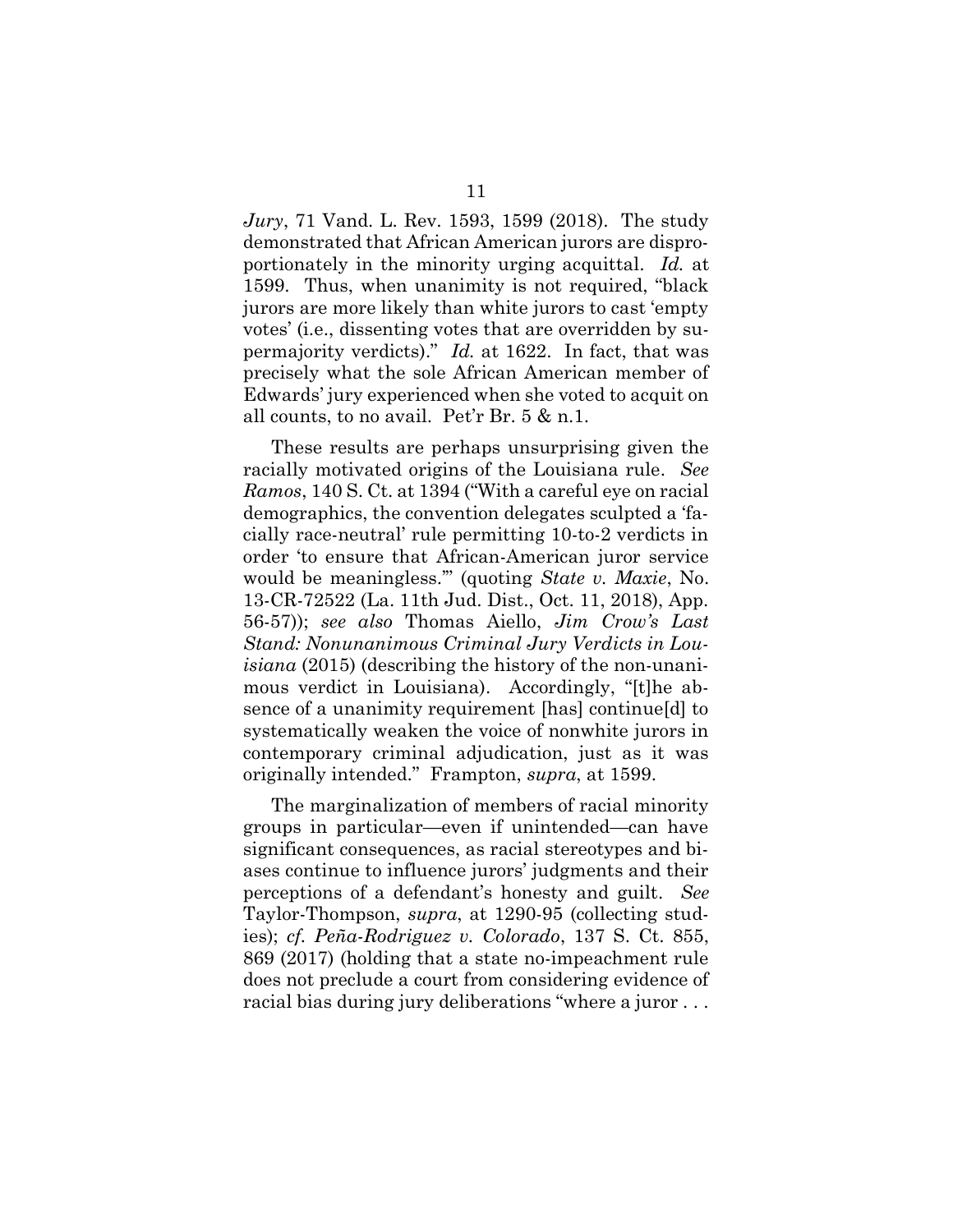indicates he or she relied on racial stereotypes or animus to convict"). Indeed, African American defendants are more likely than white defendants to be convicted by non-unanimous verdicts. Frampton, supra, at 1622.

Further, allowing non-unanimous jury verdicts may diminish or eliminate the influence of women on juries. Research has shown that women tend to speak less frequently than men in jury deliberations. See Taylor-Thompson, supra, at 1299; Nancy S. Marder, Note, Gender Dynamics and Jury Deliberations, 96 Yale L.J. 593, 594-98 (1987); Hastie et al., supra, at 141-42 (observing that male mock jurors made 40% more comments than their female counterparts). Men also tend to interrupt women in deliberations or ignore their comments, further reducing women's participation. Taylor-Thompson, supra, at 1299 (collecting studies). In addition, women tend to take longer than men to enter these discussions. Id. Thus, under a majority-rule system, where deliberations typically conclude more quickly, a jury may reach a verdict before women begin to meaningfully contribute. Id. at 1300. "Indeed, majority rule may make it less likely that women's voices will ever be heard." Id.

But it is not only women and racial minorities whose views are more likely to be ignored when the jury need not reach unanimity. Any person or group who expresses a minority position may find their views ignored when their votes are not needed to reach a verdict. And that suppression of minority viewpoints seriously diminishes the likelihood that all potentially relevant matters will be examined and that the jury will reach an accurate verdict.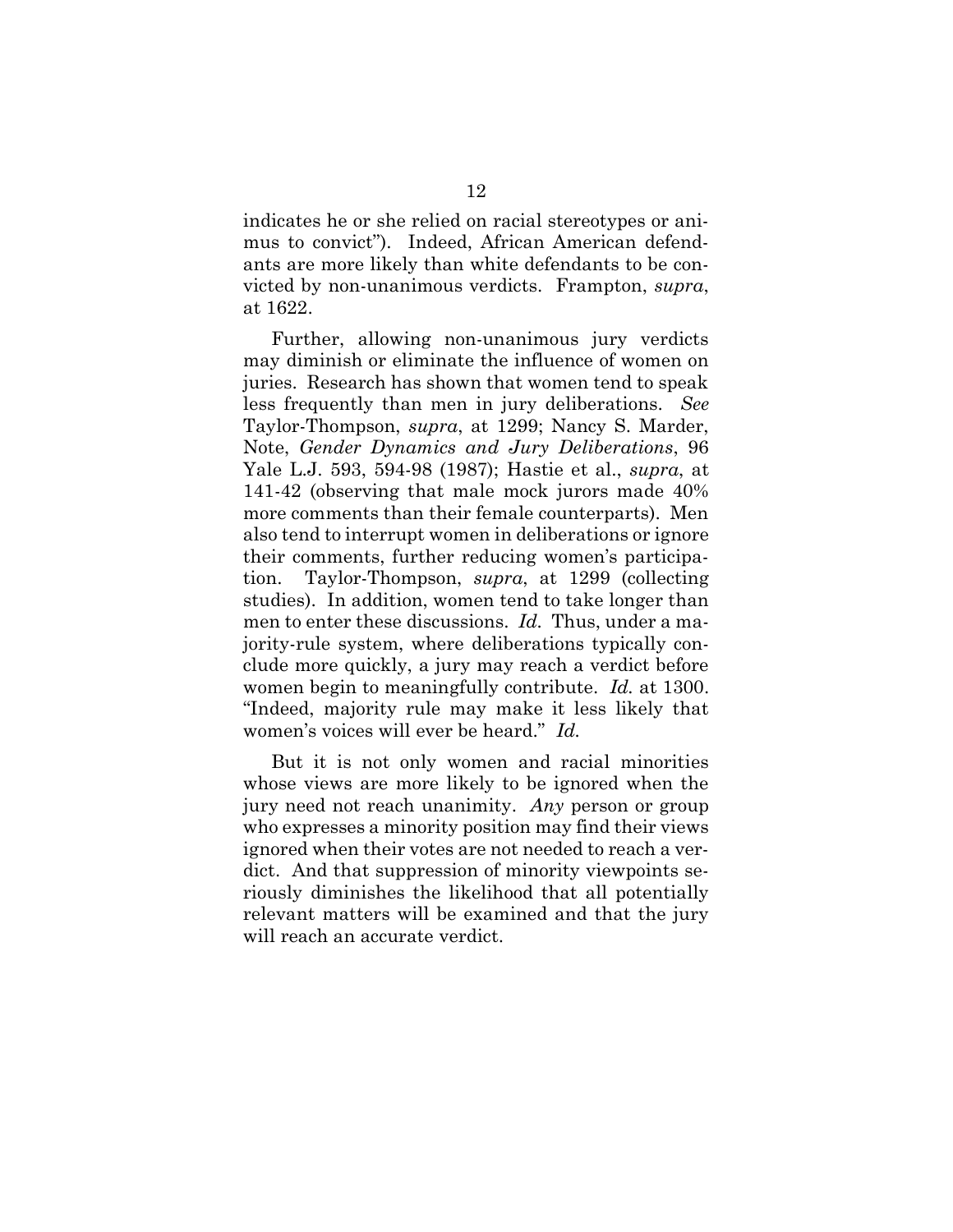#### C. A Unanimity Requirement Leads to Greater Confidence in the Accuracy of Verdicts.

Finally, several studies have shown that jurors who are required to reach unanimity report greater satisfaction and confidence in the accuracy of their verdicts. See, e.g., Jury Decision Making, supra, at 669; The Power of Twelve, supra, at 26 & n.89. Individuals interviewed for one empirical study believed that twelveperson unanimous juries were "most accurate (63%), most thorough (62%), most likely to represent minorities (67%), most likely to listen to holdouts (36%), most likely to minimize bias (41%), and fairest (59%)," as compared with twelve-person majority, six-person unanimous, and six-person majority juries. Robert J. MacCoun & Tom R. Tyler, The Basis of Citizens' Perceptions of the Criminal Jury: Procedural Fairness, Accuracy, and Efficiency, 12 Law & Hum. Behav. 333, 337 (1988). "The requirement of jury unanimity thus has a precise effect on the fact-finding process, one which gives particular significance and conclusiveness to the jury's verdict. Both the defendant and society can place special confidence in a unanimous verdict . . . ." Lopez, 581 F.2d at 1341 (Kennedy, J.).

### II. THE RAMOS RULE ALTERED THIS COURT'S UNDERSTANDING OF THE BED-ROCK ELEMENTS ESSENTIAL TO THE FAIRNESS OF A PROCEEDING.

For a new rule of criminal procedure to apply retroactively, it must also "alter [this Court's] understanding of the bedrock procedural elements essential to the fairness of a proceeding." Whorton, 549 U.S. at 418. This Court has explained that it is insufficient for the new rule to be "based on a 'bedrock' right." Id. at 420-21. Instead, the rule "must itself constitute a previously unrecognized bedrock procedural element that is essential to the fairness of a proceeding," id. at 421,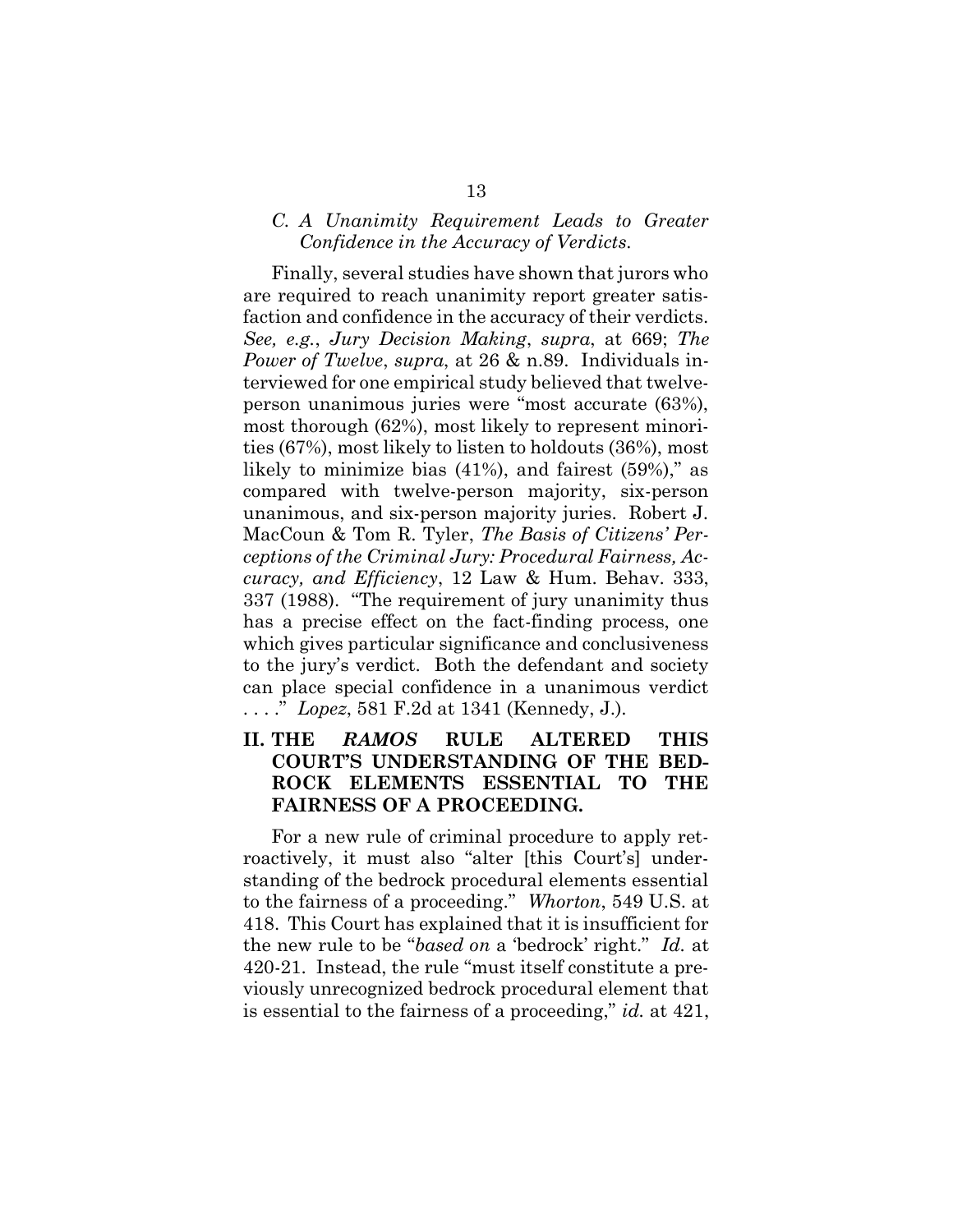much like the right-to-counsel rule articulated in Gideon v. Wainwright, 372 U.S. 335 (1963).

The Ramos rule easily satisfies this requirement. The rule, which guarantees that criminal defendants in both state and federal court enjoy the right to a unanimous jury verdict, is itself part and parcel of the Sixth Amendment right to trial by an impartial jury and is essential to a fair criminal proceeding. Indeed, this Court recognized in Ramos both that "the Sixth Amendment right to a jury trial is 'fundamental to the American scheme of justice," Ramos, 140 S. Ct. at 1397 (quoting  $Duncan$ , 391 U.S. at 149), and that at the time of the Sixth Amendment's adoption, "the right to a jury trial meant a trial in which the jury renders a unanimous verdict," id. at 1400; see id. at 1402 ("The right to trial by jury *included* a right to a unanimous verdict."). Thus, the Ramos rule requiring a unanimous jury verdict is itself "fundamental to the American scheme of justice," id. at 1397 (quoting Duncan, 391 U.S. at 149), and is a bedrock element that is critical to procedural fairness.

#### A. The Framers Understood That a Unanimous Jury Requirement Was an Essential Component of a Fair Jury Trial.

The Framers regarded unanimity as crucial to the Sixth Amendment right to trial by jury—a right that they deemed sacrosanct. Featured expressly in three of the first ten amendments to the Constitution, the jury is "a paradigmatic image underlying the original Bill of Rights." Akhil Reed Amar, The Bill of Rights 96 (1998); see, e.g., U.S. Const. amends. V, VI, VII. To the Framers, the "jury summed up—indeed embodied the ideals of populism, federalism, and civic virtue that were the essence of the original Bill of Rights." Amar, The Bill of Rights, supra, at 97.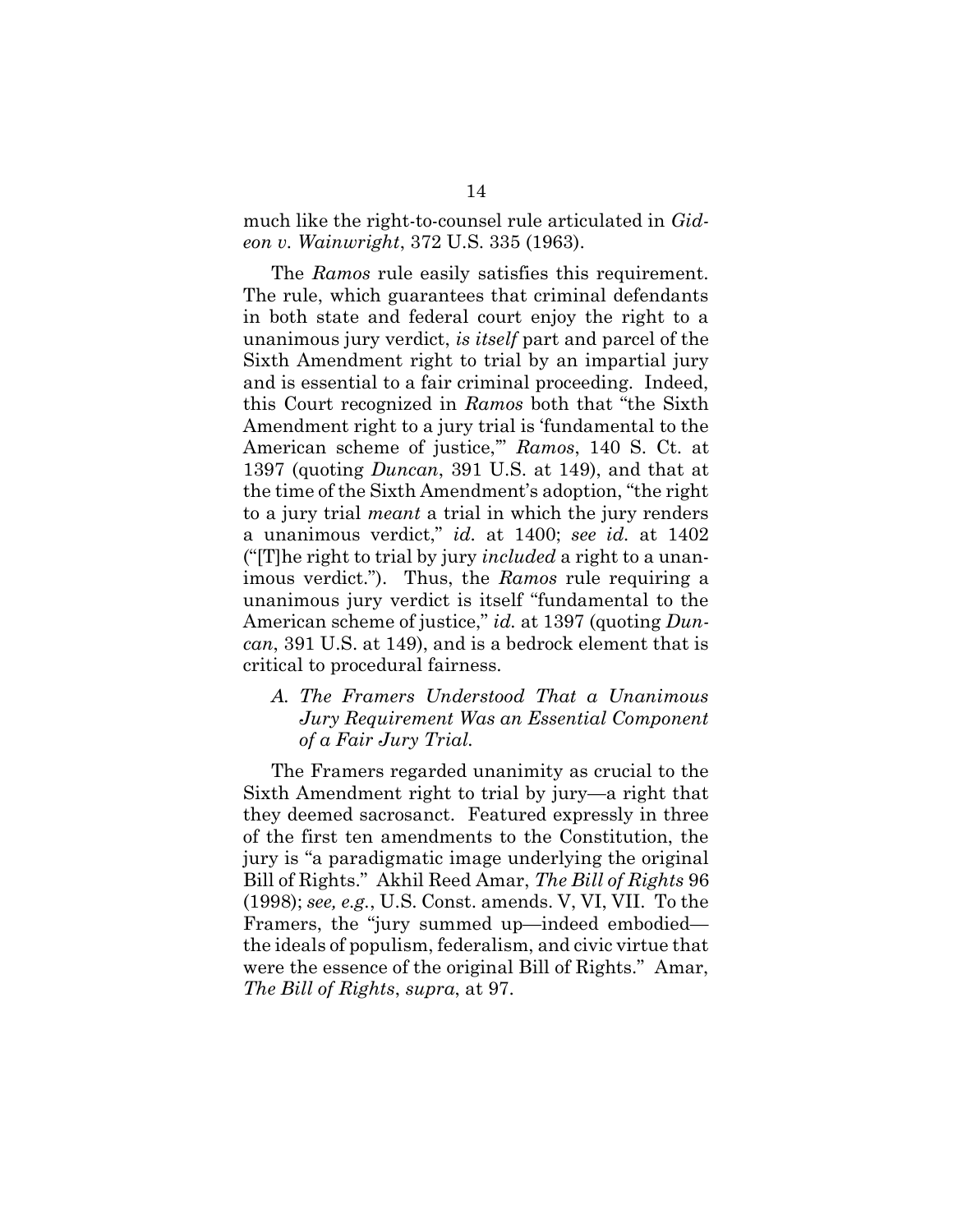The Founding generation's focus on the jury as a central feature of a system of ordered liberty was strongly rooted in English common law, where juries were required to be unanimous: "The requirement of juror unanimity emerged in 14th century England and was soon accepted as a vital right protected by the common law." Ramos, 140 S. Ct. at 1395; see id. ("A verdict, taken from eleven, was no verdict at all." (internal quotation marks omitted) (quoting J. Thayer, Evidence at the Common Law 88-89 n.4 (1898))). Sir William Blackstone emphasized that "the trial by jury ever has been, and I trust ever will be, looked upon as the glory of the English law." 3 William Blackstone, Commentaries \*379; see 4 id. at \*343-44 (calling the jury a "sacred bulwark" of liberty). Blackstone's understanding was that trial by jury "is the most transcendent privilege which any subject can enjoy, or wish for, that he cannot be affected either in his property, his liberty, or his person, but by the *unanimous con*sent of twelve of his neighbours and equals." 2 id. at \*379 (emphasis added). Blackstone later explained that it was important that a trial by jury include "the unanimous suffrage of twelve of his equals and neighbours, indifferently chosen, and superior to all suspicion." 4 id. at \*343 (emphasis added).

The Framers shared this view that jury unanimity was implicit in the fundamental right to trial by jury in criminal cases. In 1786, several years prior to ratification of the Constitution and the Sixth Amendment, John Adams reflected that "it is the unanimity of the jury that preserves the rights of mankind." Letter from John Adams to William Stephens Smith (Dec. 21, 1786), in 7 The Adams Papers: Adams Family Correspondence, January 1786-February 1787 (Margaret A. Hogan et al. eds., 2005) (emphasis added). Later, as the States debated and ratified the Sixth Amendment,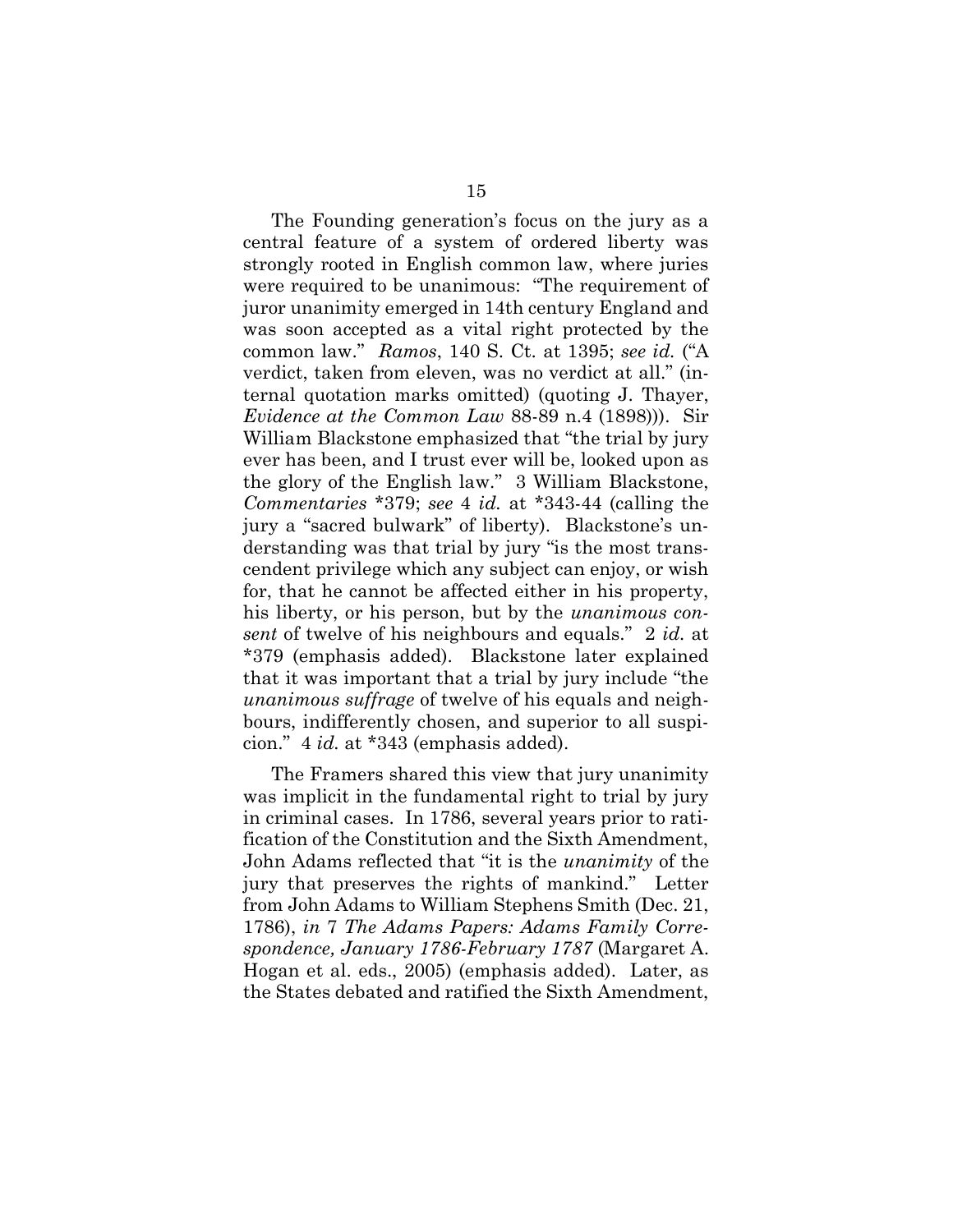Justice James Wilson expressed in his 1790-91 Lectures on Law that "[t]o the conviction of a crime, the undoubting and the unanimous sentiment of the twelve jurors is of indispensable necessity." 2 James Wilson, The Works of the Honourable James Wilson 350 (1804) (emphasis added).

State practice toward the end of the eighteenth century also demonstrates that unanimity had become an essential element of the right to trial by jury for criminal cases in the United States. As this Court recognized in Ramos, "consistent with the common law, state courts appeared to regard unanimity as an essential feature of the jury trial" at the time of the Sixth Amendment's adoption. 140 S. Ct. at 1396.

"It was against this backdrop that James Madison drafted and the States ratified the Sixth Amendment in 1791," id., providing that "[i]n all criminal prosecutions, the accused shall enjoy the right to a speedy and public trial, by an impartial jury," U.S. Const. amend. VI. "By that time, unanimous verdicts had been required for about 400 years." Ramos, 140 S. Ct. at 1396. Thus, as this Court recognized in Ramos, "[i]f the term 'trial by an impartial jury' carried any meaning at all, it surely included a requirement as long and widely accepted as unanimity." Id.

The view that jury unanimity was an essential component of the right to trial by jury did not change after the Sixth Amendment's ratification. See id. ("Nor is this a case where the original public meaning was lost to time and only recently recovered. This Court has, repeatedly and over many years, recognized that the Sixth Amendment requires unanimity."). In 1803, St. George Tucker, author of the 1803 edition of Blackstone's Commentaries, stated his view that the Sixth Amendment secured "the trial by jury" as described in Blackstone's text, 5 St. George Tucker, Blackstone's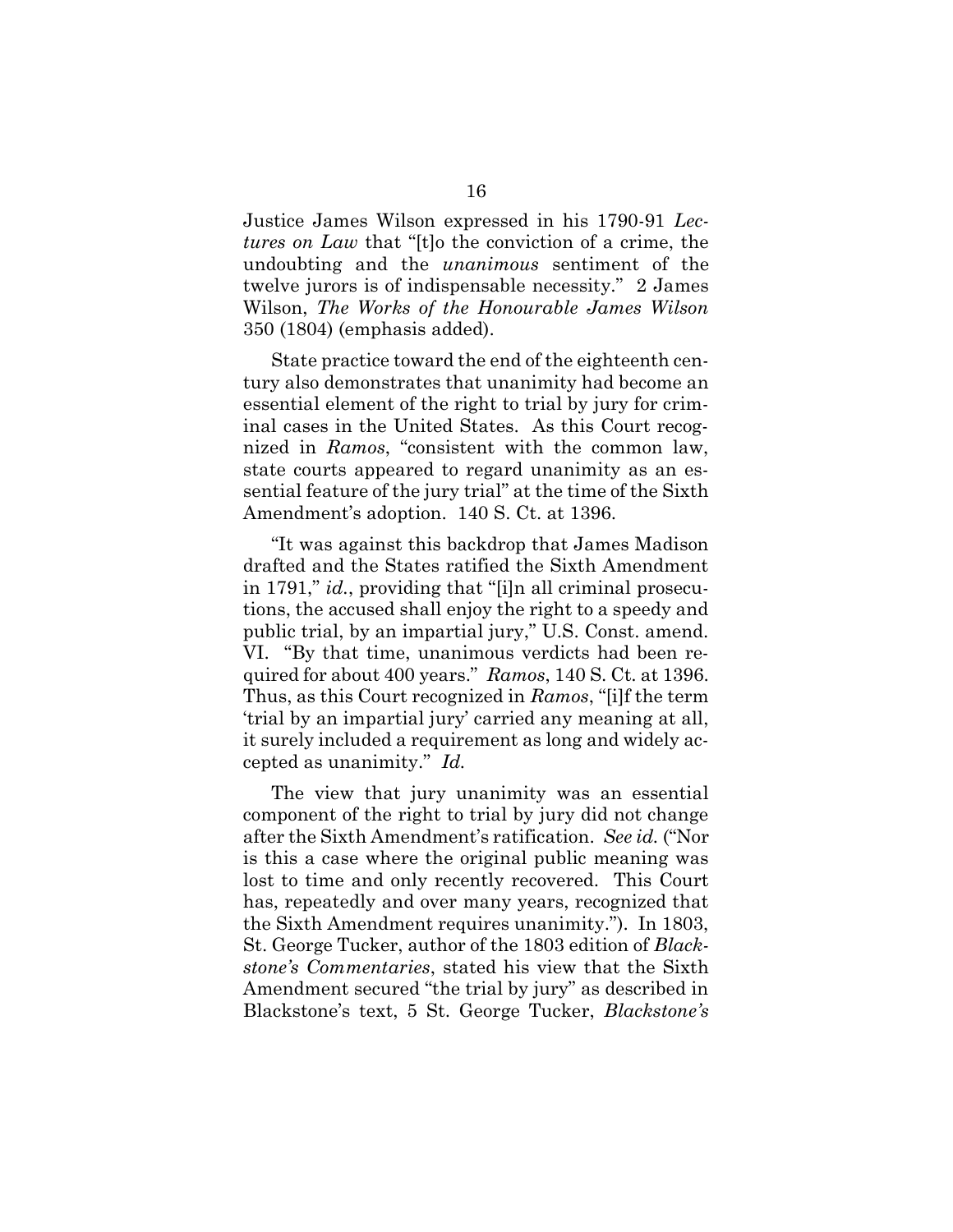Commentaries 348-49 n.2 (1803), later commenting that "without [the jurors'] unanimous verdict, or consent, no person can be condemned of any crime," 1 id. at App. 34 (emphasis added). Likewise, in 1833, Justice Joseph Story embraced the unanimity requirement in his *Commentaries on the Constitution*, explaining that "[a] trial by jury is generally understood to mean  $\dots$  a trial by a jury of *twelve* men, impartially selected, who must unanimously concur in the guilt of the accused before a legal conviction can be had. Any law, therefore, dispensing with any of these requisites, may be considered unconstitutional." 1 Joseph Story, Commentaries on the Constitution of the United States § 1779, at 559 n.2 (The Lawbook Exch., Ltd. 2008) (4th ed. 1873).

And in 1868, Thomas Cooley stated in an influential treatise that the "common-law incidents to a jury trial" that were "preserved by the constitution" included the requirement that "[t]he jury must unanimously concur in the verdict." Thomas M. Cooley, A Treatise on the Constitutional Limitations Which Rest upon the Legislative Power of the States of the American Union 319-20 (The Lawbook Exch., Ltd. 1999) (1868). Other prominent legal commentators of the time accepted this view as well. See 1 Joel Prentiss Bishop, Commentaries on the Law of Criminal Procedure § 897, at 546 (2d ed. 1872) ("I]n a case in which the constitution guarantees a jury trial," a statute allowing "a verdict upon anything short of the unanimous consent of the twelve jurors" is "void."); John Norton Pomeroy, An Introduction to Municipal Law § 135, at 78 (1864) ("[T]he jury [must] be unanimous in rendering their verdict.... The principle once adopted has continued as an essential part of the jury trial . . . ."); Joel Tiffany, A Treatise on Government and Constitutional Law § 548, at 367 (1867) ("And a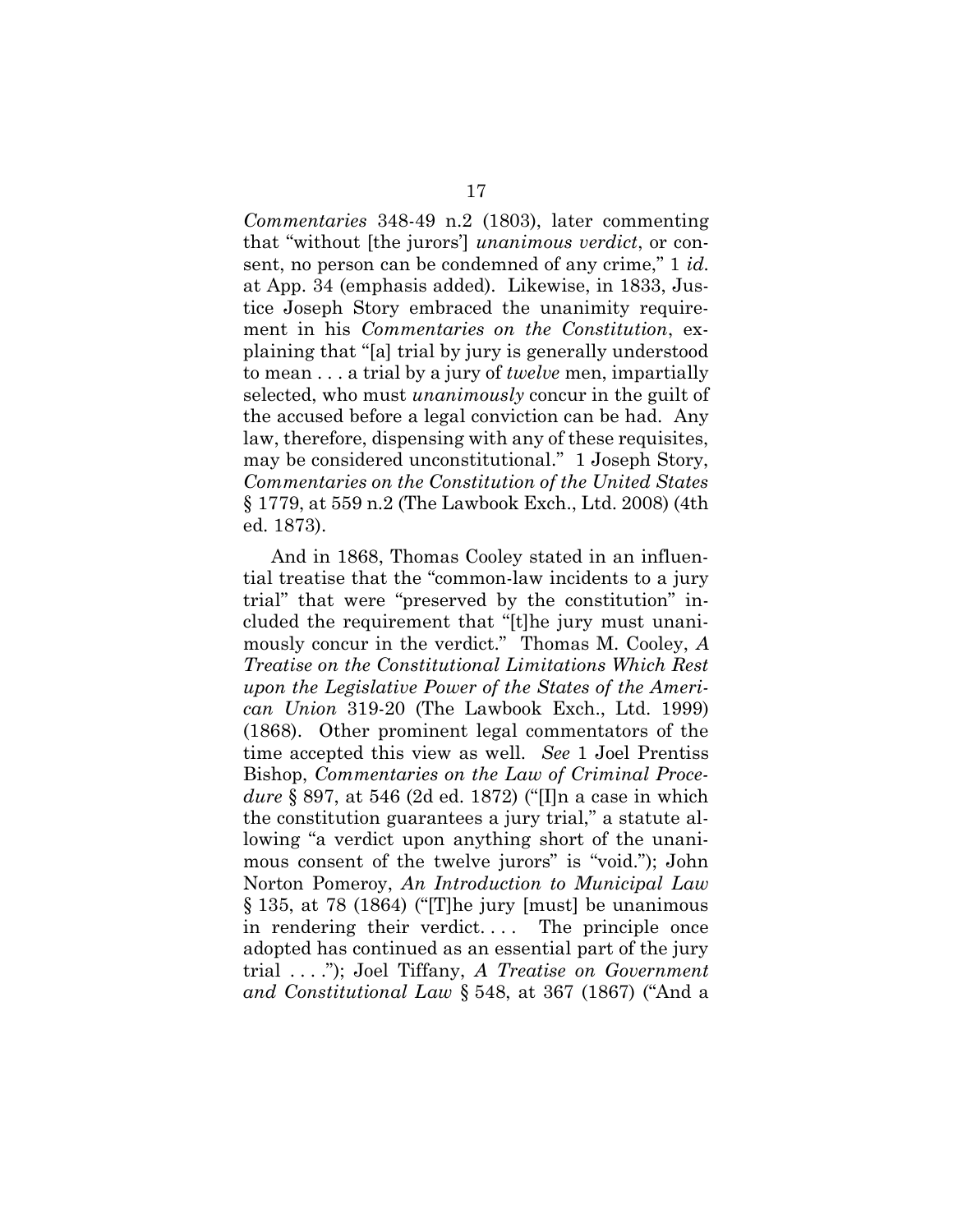trial by jury is understood to mean—generally—a trial by a jury of twelve men, impartially selected, and who must unanimously concur in the guilt of the accused before a legal conviction can be had.").

Thus, the Framers recognized that a unanimous jury requirement is critical to the constitutional right to a fair jury trial. The Ramos rule guaranteeing a unanimous jury verdict in criminal trials is therefore a bedrock procedural element that is essential to the fairness of a criminal proceeding. Indeed, this Court has recognized time and again "that the Sixth Amendment affords a right to 'a trial by jury as understood and applied at common law,  $\dots$  includ [ing] all the *es*sential elements as they were recognized in this country and England when the Constitution was adopted'"—including the requirement "'that the verdict should be unanimous.'" Ramos, 140 S. Ct. at 1397 (alterations in original) (emphasis added) (quoting Patton v. United States, 281 U.S. 276, 288 (1930)).

#### B. This Court's Decision in Ramos Altered Its Understanding of the Bedrock Right to Unanimity.

"[D]espite these seemingly straightforward principles" and longstanding recognition of the importance of unanimity, Ramos, 140 S. Ct. at 1397, this Court's splintered decision in Apodaca v. Oregon, 406 U.S. 404, meant that until this Court decided Ramos last Term, criminal defendants in state court could be denied their fundamental right to a unanimous jury verdict. Apodaca was "the result of an unusual division among the Justices," McDonald v. City of Chicago, 561 U.S. 742, 766 n.14 (2010); accord Timbs v. Indiana, 139 S. Ct. 682, 687 n.1 (2019), and it stood for the proposition that the unanimity requirement applied in federal court but not in state court. See Johnson v. Louisiana, 406 U.S. 366, 373 (1972) (Powell, J., concurring). The general rule, of course, is that "incorporated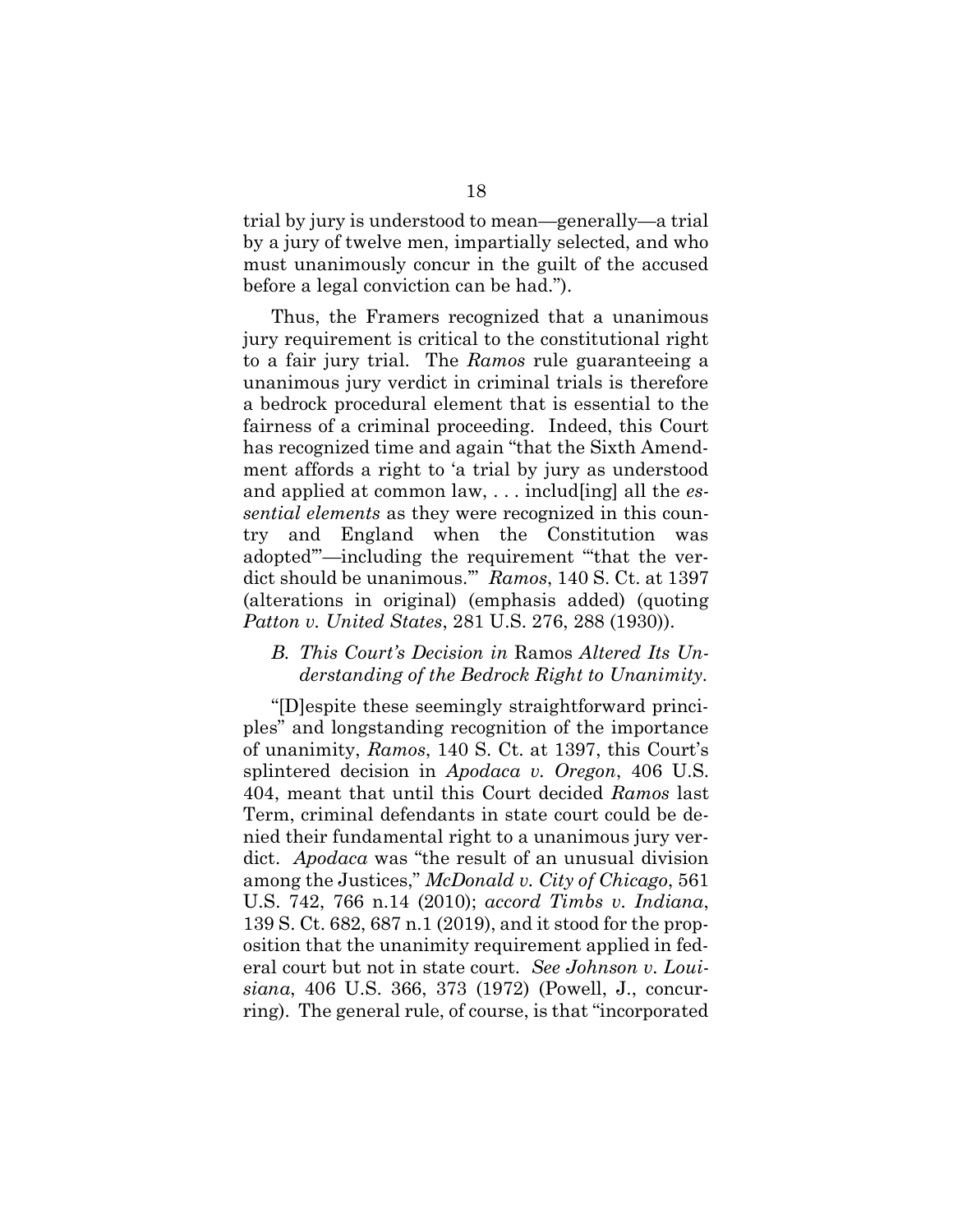Bill of Rights protections 'are all to be enforced against the States under the Fourteenth Amendment according to the same standards that protect those personal rights against federal encroachment." McDonald, 561 U.S. at 765 (quoting Malloy v. Hogan, 378 U.S. 1, 10 (1964)); see Timbs, 139 S. Ct. at 687 ("[I]f a Bill of Rights protection is incorporated, there is no daylight between the federal and state conduct it prohibits or requires."). This Court observed in Ramos that "no one has found a way to make sense," 140 S. Ct. at 1399, of the "unusual" exception, id. (quoting McDonald, 561 U.S. at 766 n.14), Apodaca created to that general rule.

In Ramos, this Court finally rectified the situation, holding that under the Sixth Amendment, as incorporated by the Fourteenth Amendment, criminal defendants in both state and federal court have the right to a unanimous jury verdict. Id. at 1397. In other words, the Court recognized that in state court as well as in federal court, the constitutional right to a jury trial a right that "is 'fundamental to the American scheme of justice," id. (quoting  $Duncan$ , 391 U.S. at 149)— "*mean[s]* a trial in which the jury renders a unanimous verdict." Id. at 1400; see id. at 1397 ("There can be no question . . . that the Sixth Amendment's unanimity requirement applies to state and federal criminal trials equally."). This rule "itself constitute[s] a previously unrecognized bedrock procedural element that is essential to the fairness of a proceeding." Whorton, 549 U.S. at 421. It should therefore apply retroactively to cases like this one on federal collateral review.

\* \* \*

In sum, empirical evidence confirms the Framers' insight that unanimity is critical to the Sixth Amendment right to trial by jury and to the fairness and accuracy of a criminal proceeding. When this Court held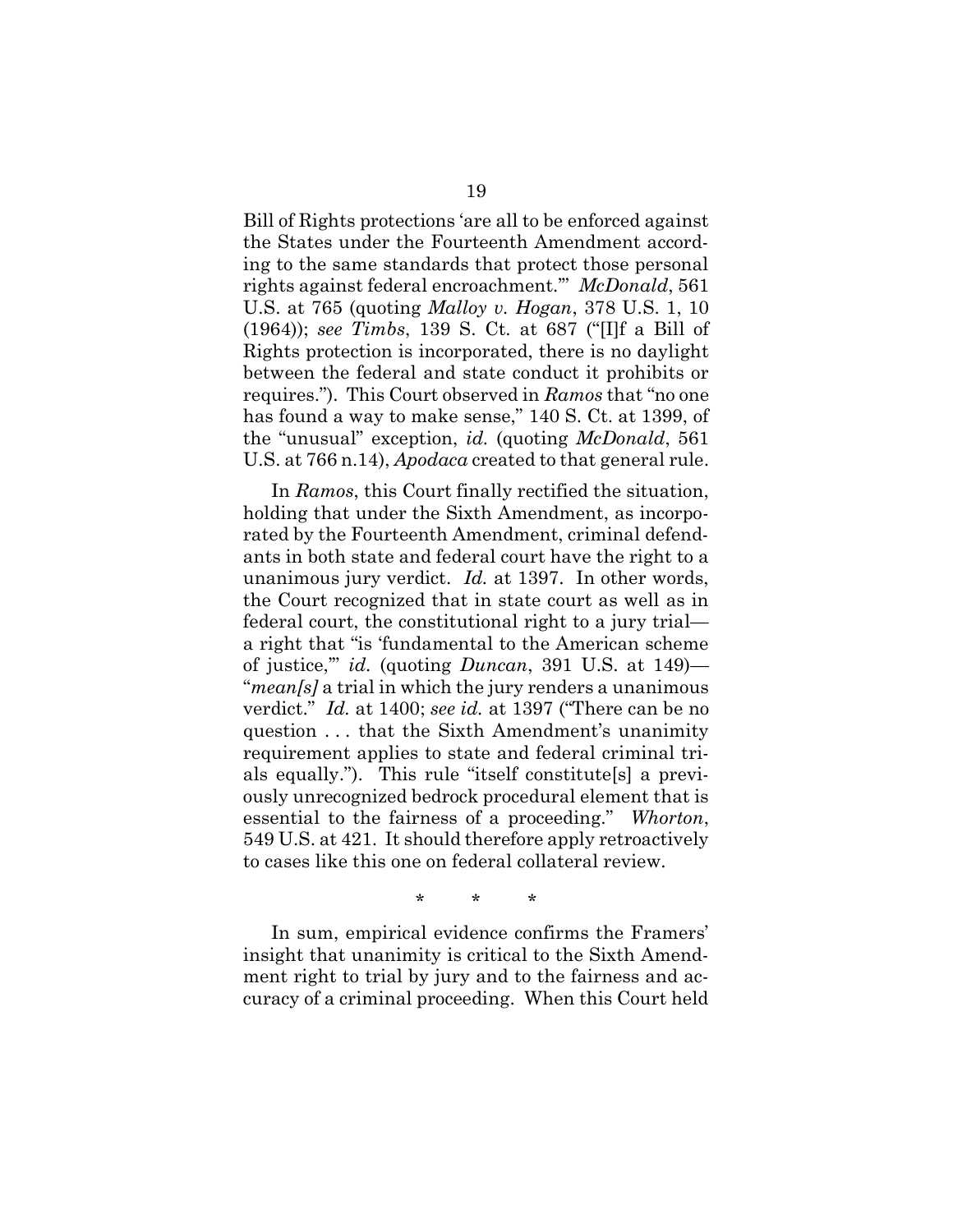in Ramos that the Sixth Amendment right to a unanimous jury verdict applies to defendants in state court as well as in federal court, that holding altered this Court's understanding of the bedrock procedural elements essential to the fairness of a criminal proceeding. The Ramos rule should therefore apply retroactively.

#### **CONCLUSION**

For the foregoing reasons, the judgment of the Fifth Circuit should be reversed.

Respectfully submitted,

 ELIZABETH B. WYDRA BRIANNE J. GOROD\* DAYNA J. ZOLLE CONSTITUTIONAL ACCOUNTABILITY CENTER 1200 18th Street NW Suite 501 Washington, D.C. 20036 (202) 296-6889 brianne@theusconstitution.org

Counsel for Amici Curiae

July 22, 2020 \* Counsel of Record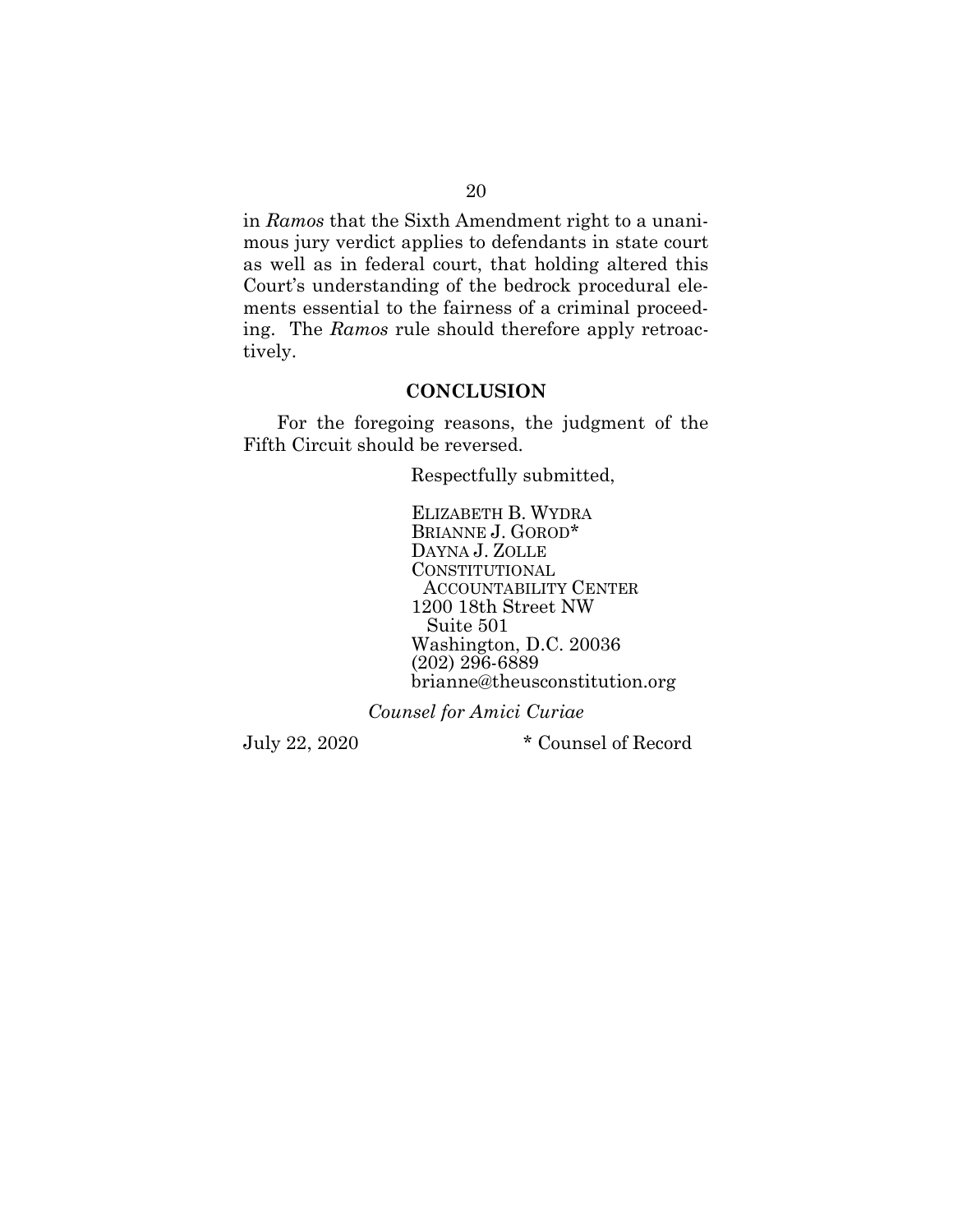## APPENDIX: LIST OF AMICI

Shari Seidman Diamond, Howard J. Trienens Professor of Law and Professor of Psychology, Northwestern University, Pritzker School of Law; Research Professor, American Bar Foundation

Phoebe C. Ellsworth, Frank Murphy Distinguished University Professor Emerita of Law and Psychology, University of Michigan Law School

Valerie P. Hans, Charles F. Rechlin Professor of Law, Cornell Law School

Reid Hastie, Ralph and Dorothy Keller Distinguished Service Professor of Behavioral Science, Chicago Booth School of Business, University of Chicago

Stephan Landsman, Robert A. Clifford Professor of Tort Law and Social Policy, Emeritus, DePaul University College of Law

Richard O. Lempert, Eric Stein Distinguished University Professor Emeritus of Law and Sociology, University of Michigan Law School

Nancy S. Marder, Professor of Law, Director of the Justice John Paul Stevens Jury Center, Chicago-Kent College of Law

#### 1A